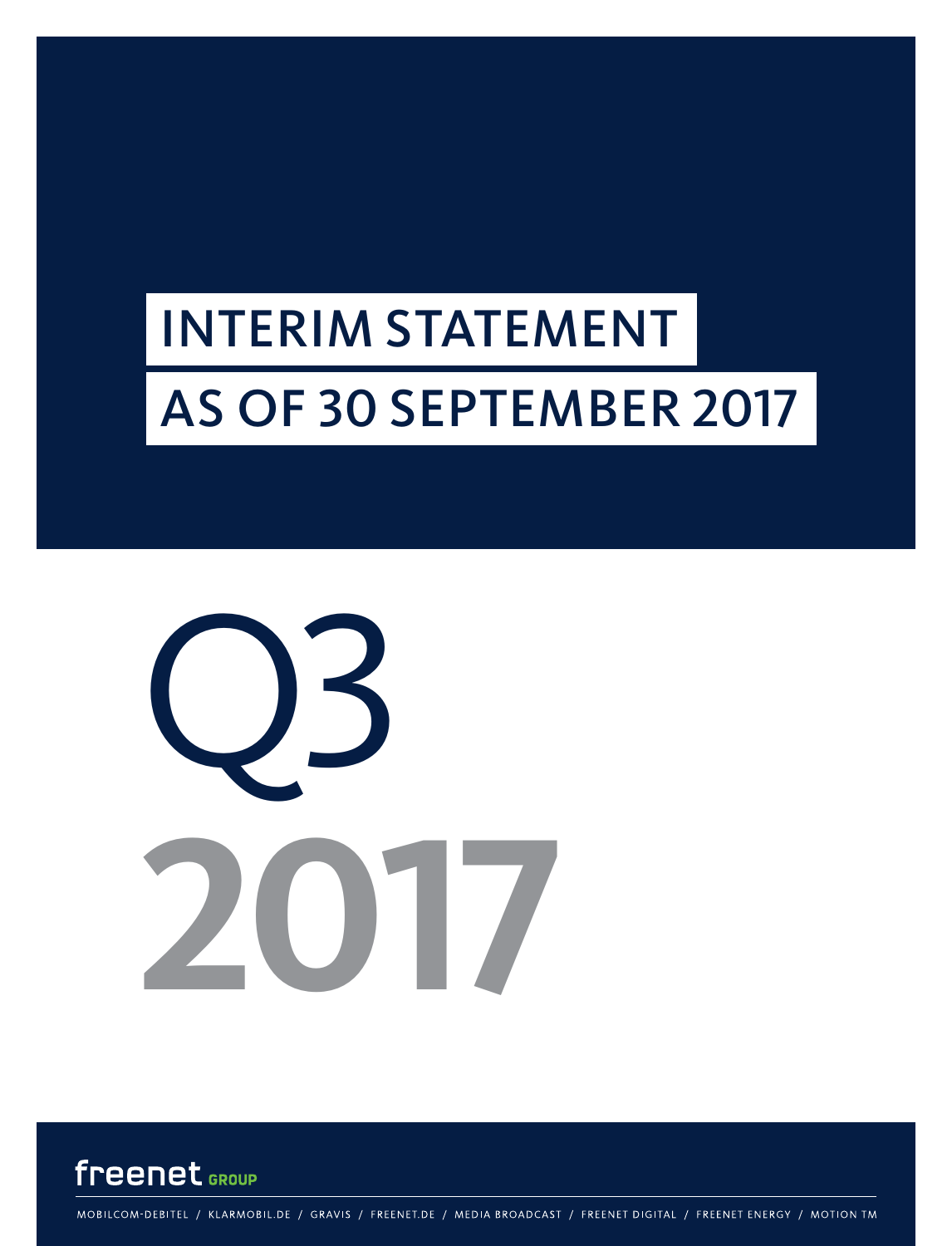

| Consolidated income statement for the period from 1 January to 30 September 2017 14         |  |
|---------------------------------------------------------------------------------------------|--|
| Consolidated statement of cash flows for the period from 1 January to 30 September 2017  16 |  |
|                                                                                             |  |
|                                                                                             |  |
|                                                                                             |  |
|                                                                                             |  |
|                                                                                             |  |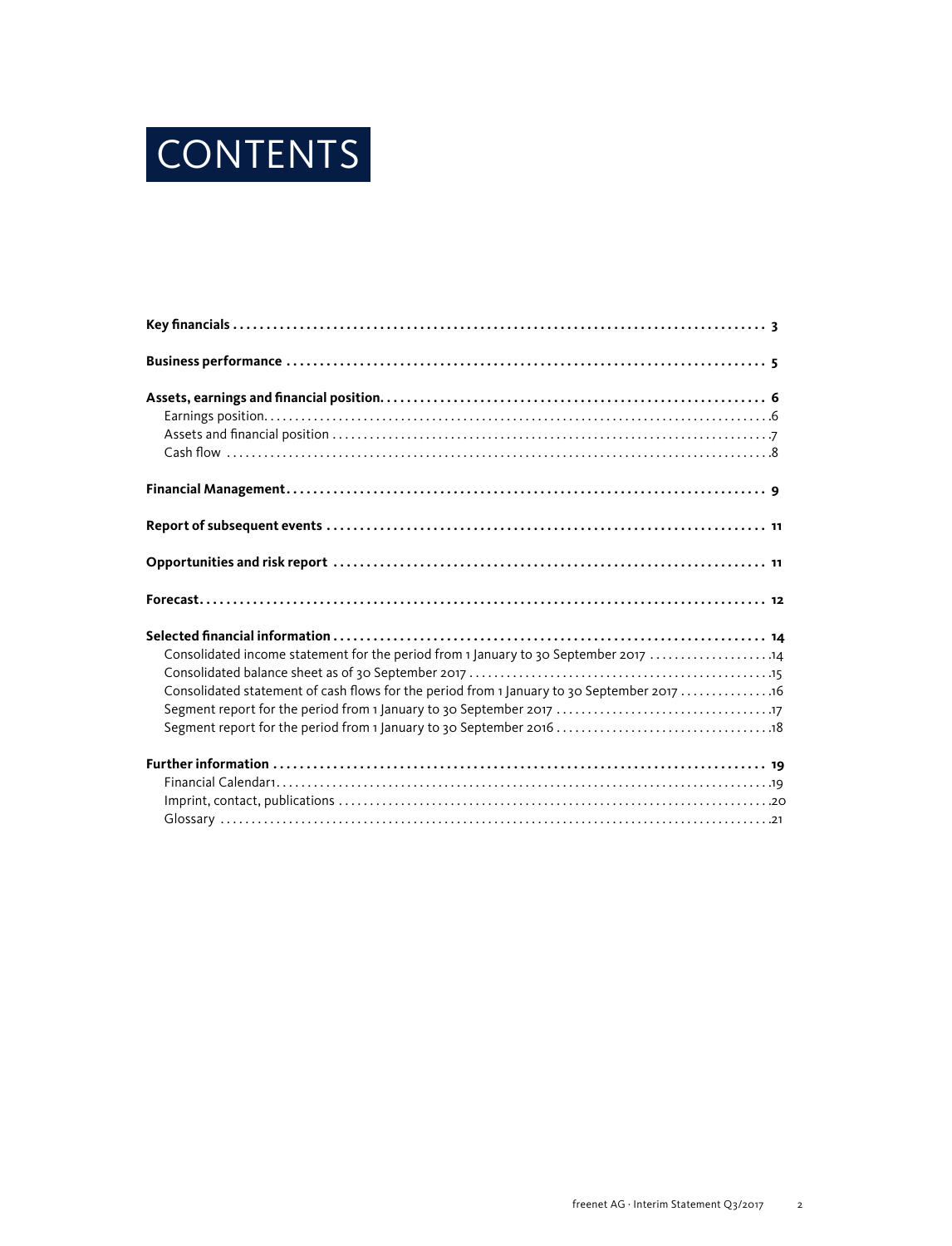# GROUP OVERVIEW KEY FINANCIALS1

### Result

| In EUR million / as indicated                     | Q1-Q3/2017 | Q1-Q3/2016 | Q3/2017 | Q2/2017 | Q3/2016 |
|---------------------------------------------------|------------|------------|---------|---------|---------|
| Revenue                                           | 2,557.4    | 2,424.1    | 880.1   | 839.2   | 867.2   |
| Gross profit                                      | 698.1      | 645.7      | 239.5   | 231.6   | 234.1   |
| EBITDA                                            | 423.0      | 311.7      | 213.7   | 108.4   | 118.2   |
| EBIT                                              | 303.2      | 211.7      | 174.2   | 68.3    | 81.2    |
| EBT                                               | 265.9      | 170.2      | 161.5   | 56.0    | 67.2    |
| Group result                                      | 249.0      | 162.1      | 157.1   | 50.2    | 58.0    |
| Earnings per share in EUR (diluted and undiluted) | 2.01       | 1.30       | 1.25    | 0.41    | 0.47    |

### Balance Sheet

| In EUR million / as indicated | 30.9.2017 | 30.9.2016 | 30.9.2017 | 30.6.2017 | 30.9.2016 |
|-------------------------------|-----------|-----------|-----------|-----------|-----------|
| Balance sheet total           | 4.314.3   | 4.194.0   | 4.314.3   | 4.143.2   | 4.194.0   |
| Shareholders' equity          | 1.441.4   | 1.329.5   | 1.441.4   | 1.288.9   | 1,329.5   |
| Equity ratio in %             | 33.4      | 31.7      | 33.4      | 31.1      | 31.7      |

### Finances and investments

| In EUR million                | Q1-Q3/2017 | Q1-Q3/2016 | O3/2017 | O2/2017 | Q3/2016 |
|-------------------------------|------------|------------|---------|---------|---------|
| Free cash flow                | 268.4      | 262.7      | 87.3    | 124.7   | 71.3    |
| Depreciation and amortisation | 104.2      | 89.4       | 34.3    | 34.9    | 31.9    |
| Net investments (CAPEX)       | 43.6       | 34.2       | 13.1    | 8.5     | 9.5     |
| Net debt                      | 634.9      | 787.7      | 634.9   | 714.2   | 787.7   |
| Pro forma net debt            | 1,405.8    | 1.473.8    | 1.405.8 | 1.475.0 | 1.473.8 |

### Share

|                                      | 30.9.2017 | 30.9.2016 | 30.9.2017 | 30.6.2017 | 30.9.2016 |
|--------------------------------------|-----------|-----------|-----------|-----------|-----------|
| Closing price Xetra in EUR           | 28.29     | 26.03     | 28.29     | 27.93     | 26.03     |
| Number of issued shares in `000s     | 128,061   | 128.061   | 128,061   | 128,061   | 128.061   |
| Market capitalisation in EUR million | 3.622.9   | 3.332.8   | 3.622.9   | 3.576.1   | 3.332.8   |

### Employees

|           | 30.9.2017                | 30.9.2016    | 30.9.2017 | 30.6.2017 | 30.9.2016 |
|-----------|--------------------------|--------------|-----------|-----------|-----------|
| Employees | 1 <sup>2</sup><br>т.⊥  ⊥ | 000<br>4,9ZO | 4,15      | 4.156     | 4.928     |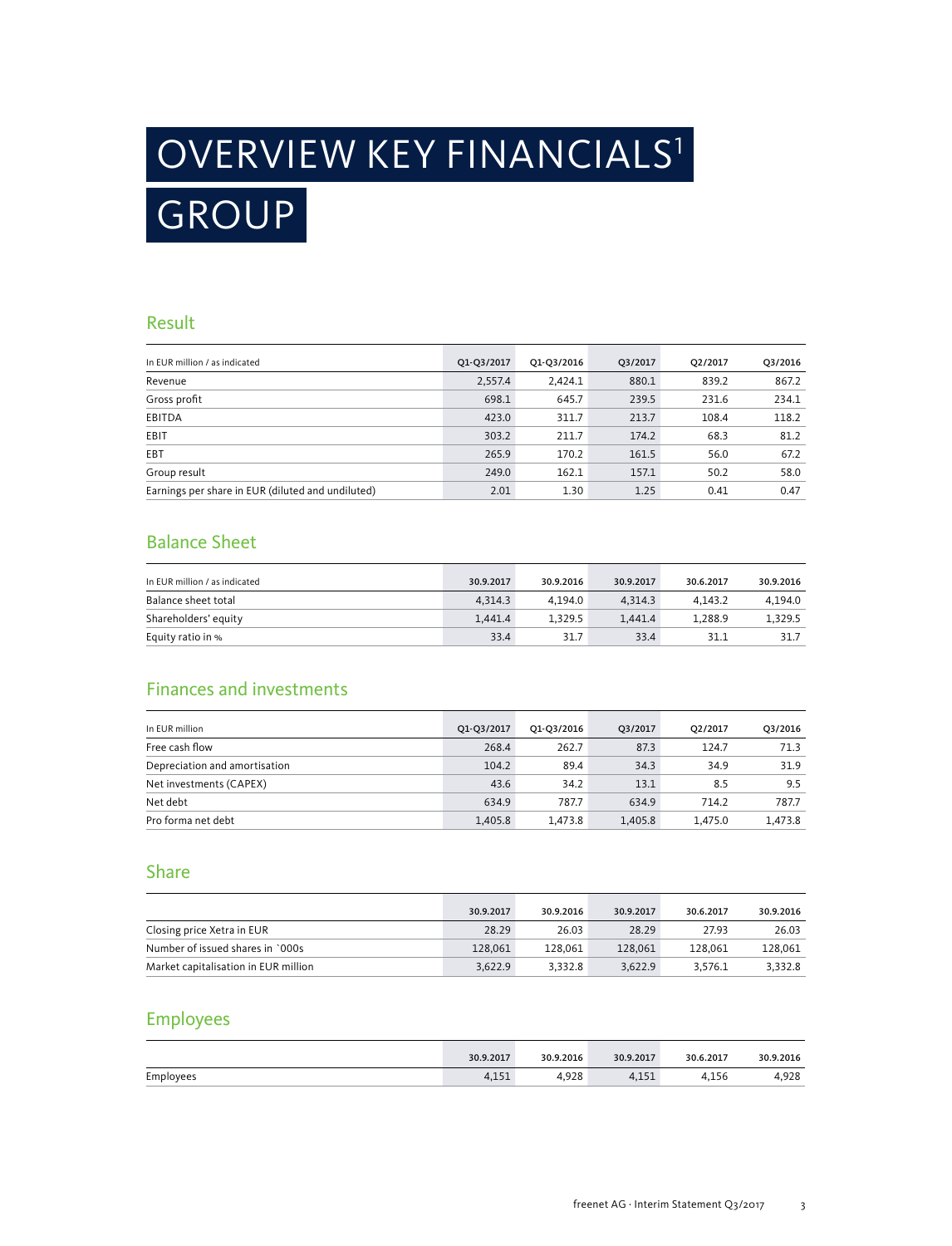## OVERVIEW KEY FINANCIALS<sup>1</sup>

## MOBILE COMMUNICATIONS SEGMENT

## Customer development

| In million                                         | Q1-Q3/2017 | Q1-Q3/2016 | Q3/2017 | Q2/2017 | Q3/2016 |
|----------------------------------------------------|------------|------------|---------|---------|---------|
| Mobile Communications customers/cards <sup>2</sup> | 11.88      | 12.06      | 11.88   | 11.99   | 12.06   |
| Thereof Customer Ownership                         | 9.60       | 9.47       | 9.60    | 9.59    | 9.47    |
| Thereof Postpaid                                   | 6.65       | 6.43       | 6.65    | 6.56    | 6.43    |
| Thereof No-frills                                  | 2.95       | 3.04       | 2.95    | 3.03    | 3.04    |
| <b>Thereof Prepaid</b>                             | 2.28       | 2.59       | 2.28    | 2.39    | 2.59    |
| Gross new customers/cards                          | 1.94       | 2.04       | 0.58    | 0.70    | 0.73    |
| Net change                                         | $-0.18$    | $-0.18$    | $-0.11$ | $-0.02$ | $-0.03$ |

### Result

| In EUR million | Q1-Q3/2017 | Q1-Q3/2016 | Q3/2017 | O <sub>2</sub> /2017 | Q3/2016 |
|----------------|------------|------------|---------|----------------------|---------|
| Revenue        | 2.323.6    | 2.258.6    | 803.8   | 756.9                | 793.5   |
| Gross profit   | 541.9      | 540.9      | 187.8   | 176.0                | 187.3   |
| EBITDA         | 405.5      | 301.6      | 205.5   | 99.9                 | 112.3   |

### Monthly average revenue per user (ARPU)

| In EUR    | Q1-Q3/2017 | Q1-Q3/2016 | Q3/2017 | Q2/2017 | Q3/2016 |
|-----------|------------|------------|---------|---------|---------|
| Postpaid  | 21.4       | 21.5       | 21.7    | 21.4    | 21.6    |
| No-frills | 2.7        | 2.4        | 2.9     |         | ر .     |
| Prepaid   | 3.1        | 3.1        | 3.3     |         | 3.2     |

## TV AND MEDIA SEGMENT

### Customer Development<sup>2</sup>

| In million                    | Q1-Q3/2017 | 01-03/2016 | O3/2017 | O <sub>2</sub> /2017 | 03/2016 |
|-------------------------------|------------|------------|---------|----------------------|---------|
| freenet TV subscribers        | 874.3      |            | 874.3   | 483.8                |         |
| waipu.tv registered customers | 339.4      | 8.2        | 339.4   | 255.3                | 8.2     |
| waipu.tv subscribers          | 71.9       | 0.7        | 71.9    | 52.1                 |         |

### Result

| In EUR million | Q1-Q3/2017 | Q1-Q3/2016 | Q3/2017 | Q2/2017 | Q3/2016 |
|----------------|------------|------------|---------|---------|---------|
| Revenue        | 219.1      | 148.1      | 69.7    | 74.7    | 70.1    |
| Gross profit   | 125.8      | 72.6       | 42.0    | 45.4    | 35.7    |
| EBITDA         | 24.5       | 18.4       | 10.7    | 10.5    | 8.3     |

1 Unless otherwise identified, definitions of these terms are included in the glossary.

2 At the end of the period.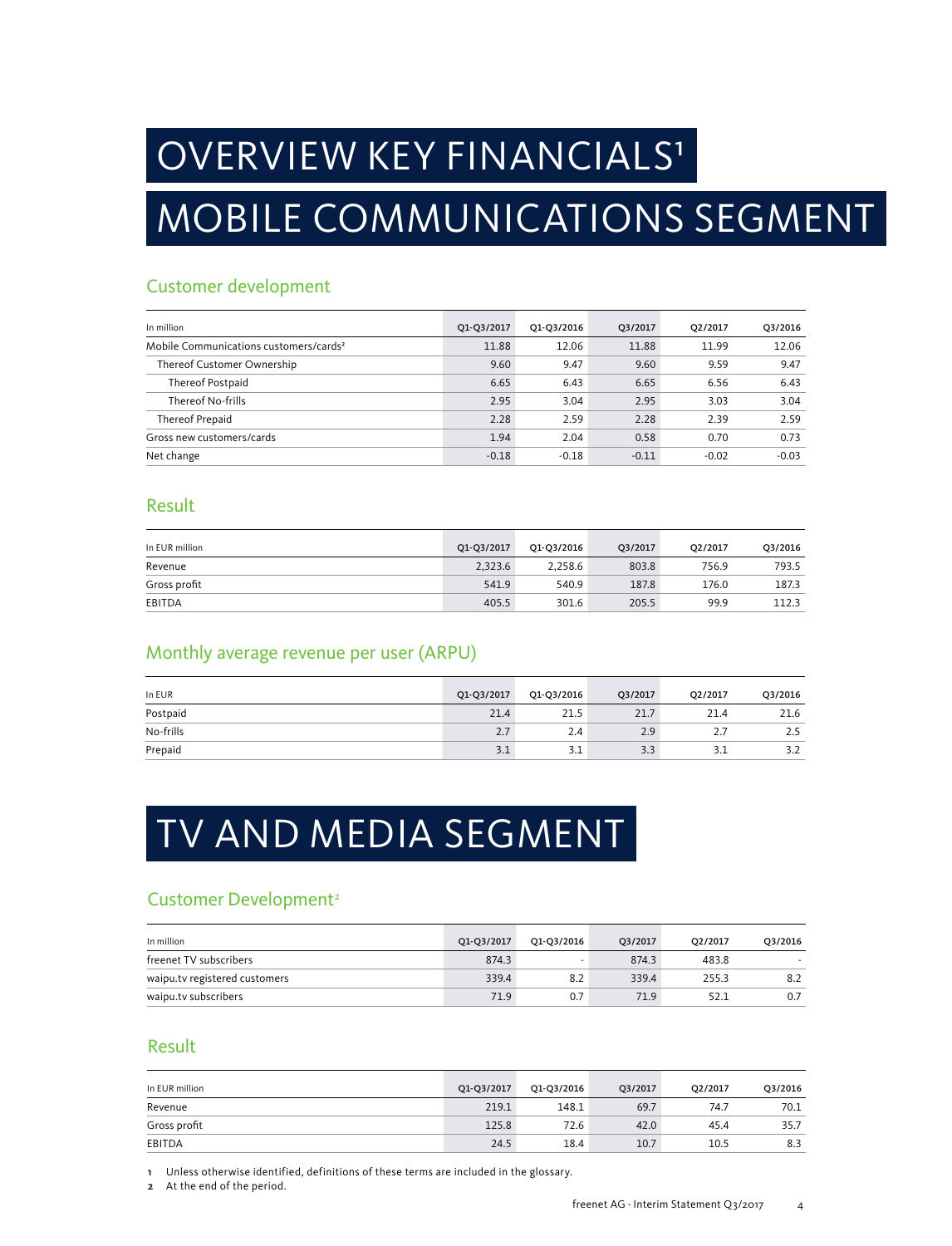## BUSINESS PERFORMANCE

In the third quarter of the current year, freenet successfully completed the positive development seen in the first half of 2017. In its core business of Mobile Communications, the number of particularly valuable postpaid customers with two-year contracts increased by round 82,000 to 6.65 million – representing an excellent result for the company in a climate which continues to be extremely competitive. Overall, postpaid and no-frills customer ownership has increased to the current figure of 9.60 million. At the same time, prepaid activations declined by round 113,000, a trend which is currently affecting the entire market due to the fact that the legislative authorities had required users to provide ID since July; this has been having a negative impact on the ability of users to buy a corresponding card online and also in highstreet stores. In addition, postpaid-ARPU continues to be stable at 21.7 euros compared with 21.4 euros in the previous quarter and 21.6 euros in the corresponding quarter in 2016.

Higher customer figures in conjunction with stable ARPU as well as stronger hardware sales in core business, and also higher Digital Lifestyle revenue, were also key factors behind stronger revenue in the third quarter of 2017. Compared with the corresponding quarter in 2016, revenue increased by 1.5 percent to 880.1 million euros. Gross profit amounted to 239.5 million euros, and was slightly higher than the corresponding level seen in the equivalent previous year quarter (Q3/2016: 234.1 million euros). Free cash flow significantly rises to 87.3 million euros (Q3/2016: 71.3 million euros). Compared with the third quarter in 2016, EBITDA without recognising the shares of profit of the participation in Sunrise increased by 1.9 percent to 110.1 million euros. With total revenue of 2,557.4 million euros, EBITDA exclusive Sunrise of 299.9 million euros and free cash flow exclusive Sunrise of 234.0 million euros for the first nine months of 2017, freenet AG continues to be very much in line with its guidance for the whole of 2017 – namely EBITDA of somewhat more than 410 million euros and free cash flow of around 310 million euros in conjunction with slightly higher overall revenue. These figures do not take account of the profit share element and dividend payments of the Swiss Sunrise participation of freenet. This one-off profit share element rose to 103.6 million euros in the third quarter 2017 - mainly due to the sale of Swiss Towers AG.

In addition, the acquisitions and equity participations in the field of TV and Media completed in the prior year have also been performing very well. The new broadcasting standard DVB-T2 HD which is operated by the Media Broadcast Group started in May last year, initially as a pilot operation in several German municipal areas. freenet TV then started at the end of the first quarter of 2017 as a new brand and a commercial provider of high-definition TV images via antenna: Initially as part of a soft launch, in which the approximately 20 private channels could be received free of charge. Irrespective of whether the customer purchases a set-top box or a CI+ card, he is able initially to receive the entire range of programs free-ofcharge for three months. After three months, every customer automatically changes over to encryption, and is then only able to receive the private channels in encrypted form in full-HD quality in return for a monthly fee, in addition to 20 public free-to-air stations. Accordingly, the beginning of July saw the first customers entering a phase of encrypted and thus pay-TV reception.

Correspondingly, first resulting payments by freenet TV users became due in the third quarter of 2017. The reception received by the service in the market is demonstrated by the sharp increase in customer figures since the start of freenet TV: As of 31 March 2017, the Group reported approximately 160,000 registered users; these figures rose to around 500,000 by the end of June and amounted to almost 875,000 as of 30 September 2017. This means that the company has already exceeded its targets for the whole of 2017 by the end of the third quarter, although the range of private stations is not yet available to be received in all municipal areas due to technical reasons. For instance, in the major regions of Dresden, Freiburg, Kassel and Koblenz, freenet TV will only be available after 8 November 2017. This will increase the potential, although user surveys show that the vast majority of freenet TV customers used DVB-T before the change-over.

The digital motion picture entertainment activities of the freenet majority holding EXARING entered the pre-launch phase at the end of 2016. The product waipu.tv is since then available in two options: As a Comfort version with initially 10 hours memory for 4.99 euros per month and as a Perfect version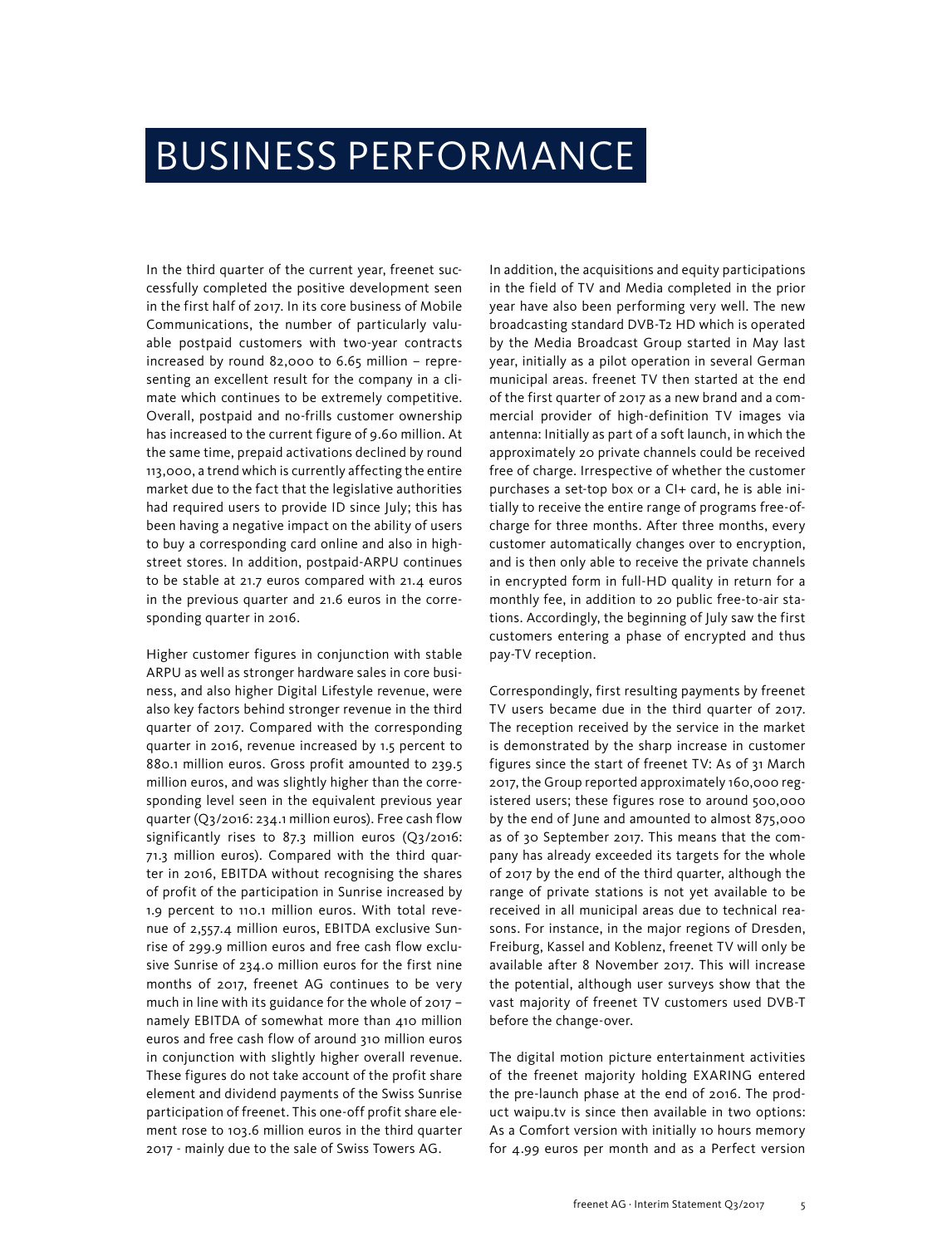with initially 50 hours memory for 14.99 euros per month – each with a monthly termination option. Since the actual launch in March 2017, EXARING continuously improved and expanded the use and contents of waipu.tv. In the third quarter, the company started further innovations and additions on the occasion of the IFA (Internationale Funkausstellung). The number of channels has increased by twelve to the current figure of more than 70 comprising a wide range of genres. In addition, with Rocket Beans and Mediakraft, so-called internet TV stations have been integrated and thus brought into the viewer's home. In addition, the users are able to determine themselves the choice and sequence of their favourite stations in the EPG (Electronic Programme Guide). At the same time, the memory capacities in the Comfort version have increased from ten to 25 hours, and

the corresponding increase in the Perfect version has been from 50 to 100 hours – with no change in monthly fees.

In consequence, the number of registered customers of waipu.tv increased to approximately 340,000 by the end of September 2017, and the number of subscribers increased to approximately 70,000 – a figure which major competitors of EXARING have only recorded after several years of operations. With increased advertising activities in the fourth quarter of 2017, the targets of waipu.tv for the whole of 2017 are coming into range – an increase in the number of registered users to approximately 500,000 and an increase in the number of paying customers to approximately 100,000.

# ASSETS, EARNINGS AND FINANCIAL POSITION

### Earnings position

#### The Group's key performance indicators

| In EUR `000s                    | Q3/2017   | Q3/2016    | Change |
|---------------------------------|-----------|------------|--------|
| Revenue                         | 880,150   | 867,237    | 12,913 |
| Gross profit                    | 239,520   | 234,055    | 5,465  |
| Overhead costs                  | $-25,797$ | $-115,900$ | 90,103 |
| <b>EBITDA</b>                   | 213,723   | 118,155    | 95,568 |
| <b>EBITDA</b> exclusive Sunrise | 110,143   | 108,109    | 2,034  |
| EBIT                            | 174,204   | 81,183     | 93,021 |
| EBT                             | 161,521   | 67,225     | 94,296 |
| Group result                    | 157,125   | 57,980     | 99,145 |

Compared with the same period last year, GROUP revenue increased slightly by 1.5 per cent in the third quarter of 2017 to 880.1 million euros. This development was mainly attributable to higher customer ownership numbers in the Mobile Communications segment (9.60 million customers at the end of September 2017 compared with 9.47 million at the end of September 2016) in conjunction with a stable postpaid ARPU (21.7 euros in Q3/2017 compared with 21.6 euros in Q3/2016) as well as higher Digital Lifestyle revenues. At 69.7 million euros, revenue in the TV and Media segment was roughly in line with the corresponding previous year level (Q3/2016: 70.1 million euros).

The GROSS PROFIT MARGIN improved by 0.2 percentage points to 27.2 per cent. At 239.5 million euros, gross profit has increased by 5.5 million euros compared with the figure reported for the previous year comparison quarter. Both developments are mainly connected with the TV and Media segment contributing 42.0 million euros of segment gross profit to the gross profit of the Group (Q3/2016: 35.7 million euros).

Overhead expenses, which form the difference between gross profit and EBITDA, and which include the items OTHER OPERATING INCOME, OTHER OWN work capitalised, personnel expenses, other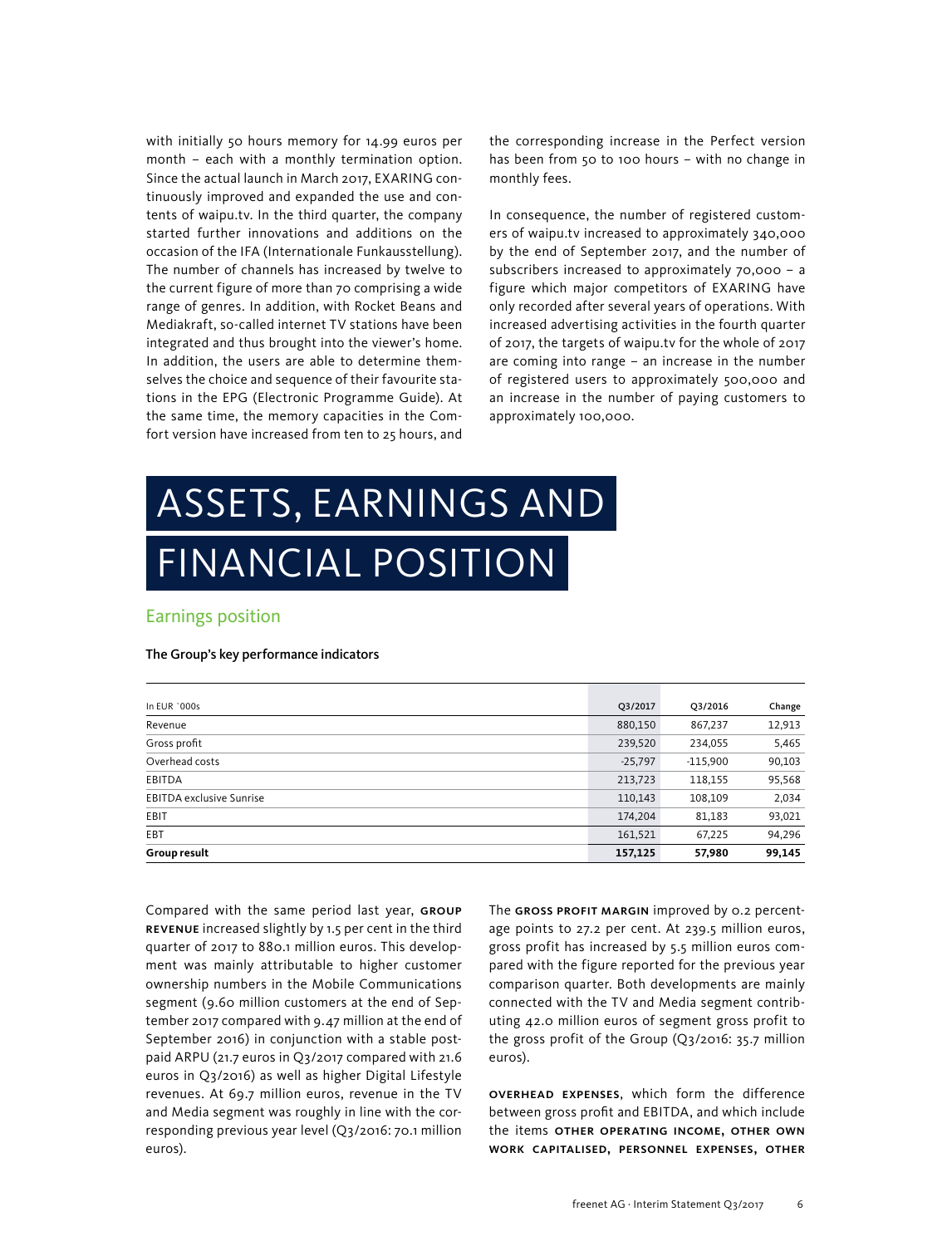operating expenses, and the share of results of associates accounted for using the equity method (only profit shares) declined by 90.1 million euros to 25.8 million euros compared with Q3/2016. This considerable decline in overhead expenses is mainly attributable to the share of results of 103.6 million euros relating to the equity participation in Sunrise (Q3/2016: 10.0 million euros). The increase in the share of results of the equity participation in Sunrise is due to the considerable improvement in the Group result of Sunrise after tax in the third quarter of 2017 - mainly due to the one-off profit of Sunrise of 420 million Swiss Francs attributable to the sale of Swiss Towers AG to a syndicate of buyers. In the run-up to this transaction, Sunrise had spin off the passive network infrastructure (antenna masts) to Swiss Towers AG.

In the reporting quarter of 2017, EBITDA is stated at 213.7 million euros, representing an increase of 95.6 million euros compared with the figure reported for the previous year quarter. Without recognising the shares of profit of the participation in Sunrise of 103.6 million euros, EBITDA is reported at 110.1 million euros (Q3/2016: 108.1 million euros). In the third quarter of 2017, the Mobile Communications segment contributed 205.5 million euros to Group EBITDA (including 103.6 million euros relating to the participation in Sunrise, Q3/2016: 112.3 million euros, including 10.0 million euros relating to the participation in Sunrise); the TV and Media segment contributed 10.7 million euros (Q3/2016: 8.3 million euros) and the Other/Holding segment contributed -2.5 million euros (Q3/2016: -2.5 million euros).

Compared with the previous year quarter, depreciation and impairments increased by 2.4 million euros to 34.3 million euros, mainly as a result of slightly higher depreciation on property, plant and equipment in the TV and Media segment.

Net interest income, i.e. the difference between interest income and interest expenses, is disclosed at -12.7 million euros in the reporting quarter (Q3/2016: -14.0 million euros). The positive development in net interest income is essentially attributable to the borrowers' note loan placed in October 2016, which had a positive impact on interest expenses in conjunction with more favourable interest conditions.

As a result of the effects explained above, the Group's result before taxes on income (EBT) amounted to 161.5 million euros, representing an increase of 94.3 million euros compared with the previous year.

Income tax expenses of 4.4 million euros were reported for the period under review (Q3/2016: 9.2 million euros). Current assets tax expenses of 9.4 million euros (Q3/2016: 8.5 million euros) and latent tax income of 5.0 million euros (Q3/2016 latent tax expenses: 0.8 million euros) were recognised. The increase in the latent tax income is essentially attributable to higher write-ups recognised in relation to latent income tax claims in connection with tax loss carry-forwards as well as income from temporary differences between the figures shown for assets under IFRS and also under tax law.

As was the case in the corresponding period of the previous year, the GROUP RESULT reported in the third quarter of 2017 was exclusively attributable to continued operations, and amounted to a total of 157.1 million euros; compared with the figure of 58.0 million euros reported for the previous year comparison quarter, this represents a considerable increase of 99.1 million euros.

### Assets and financial position

#### Selected Group balance sheet figures

Assets

| A33563              |           |
|---------------------|-----------|
| In EUR million      | 30.9.2017 |
| Non-current assets  | 3,445.8   |
| Current assets      | 868.5     |
| <b>Total assets</b> | 4,314.3   |
|                     |           |
| In EUR million      | 30.6.2017 |
| Non-current assets  | 3,372.4   |
| Current assets      | 770.8     |
| <b>Total assets</b> | 4,143.2   |
|                     |           |

#### Shareholders' equity and liabilities

| In FUR million                      | 30.9.2017 |
|-------------------------------------|-----------|
| Shareholders 'equity                | 1.441.4   |
| Non-current and current liabilities | 2,872.9   |
| <b>Total equity and liabilities</b> | 4.314.3   |
|                                     |           |
| In FUR million                      | 30.6.2017 |
| Shareholders 'equity                | 1,288.9   |
| Non-current and current liabilities | 2.854.3   |
| <b>Total equity and liabilities</b> | 4,143.2   |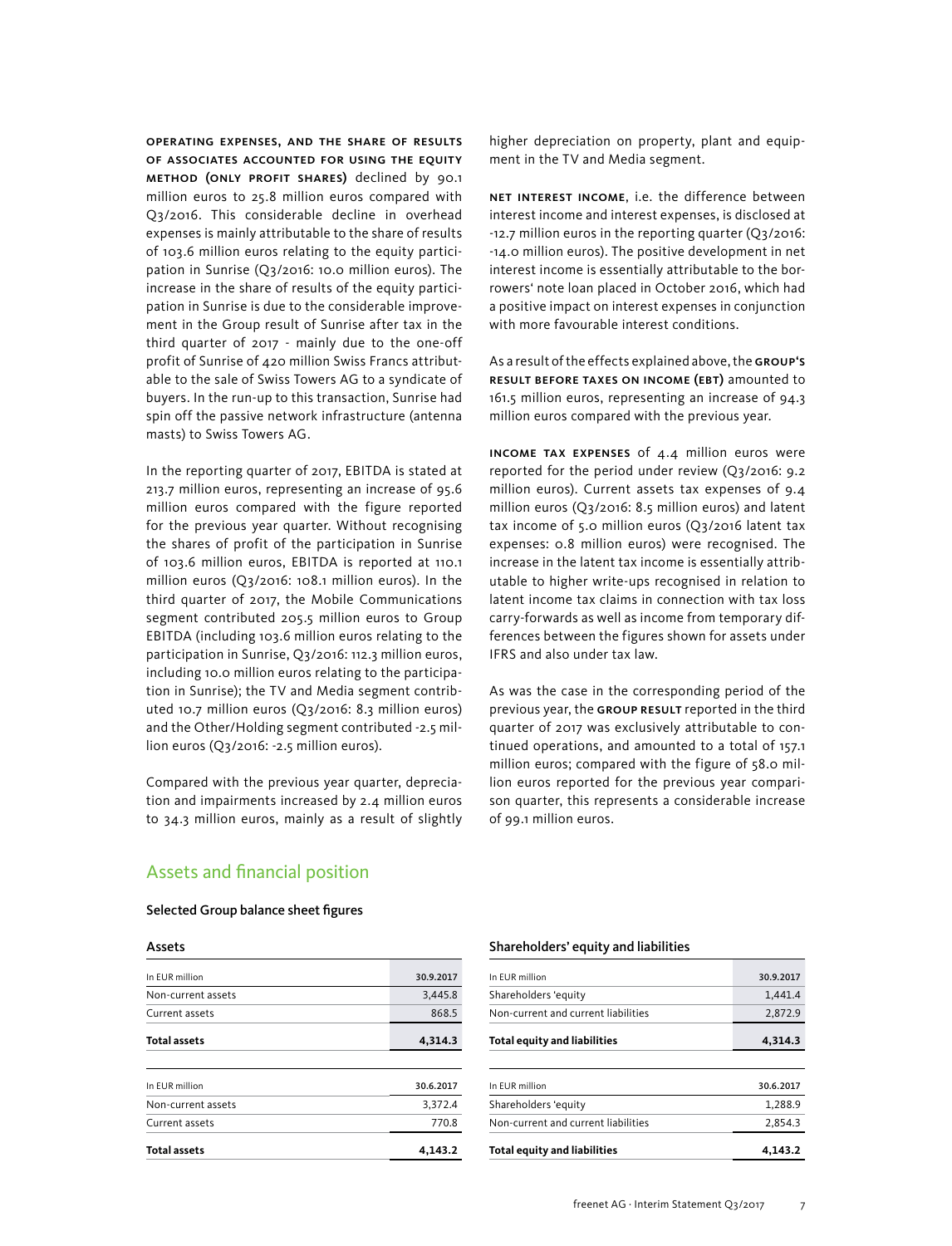The **BALANCE SHEET TOTAL** as of 30 September 2017 amounted to 4,314.3 million euros, and thus increased by 171.1 million euros (+4.1 per cent) compared with 30 June 2017 (4,143.2 million euros).

On the ASSETS SIDE of the balance sheet, non-current assets increased by 73.4 million euros to 3,445.8 million euros. This is mainly due to an increase of 93.0 million euros to 809.2 million euros in associates recognised using the equity method, mainly due to the increased share of results after taxes of Sunrise (103.6 million euros).

The minor decline of 11.3 million euros in property, plant and equipment to 467.3 million euros is mainly attributable to current depreciation in conjunction with lower investments.

With regard to current assets, particular mention has to be made of the increase of 73.2 million euros in liquid assets to 333.7 million euros, due mainly to the free cash flow of 87.3 million euros less the outflows of cash from financing activities in the amount of 14.1 million euros. The increase of 31.5 million euros in trade accounts receivable to 419.7 million euros is mainly attributable to the accruing annual bonuses for network operators.

The main items on the LIABILITIES SIDE OF THE BALance sheet are shareholders' equity of 1,441.4 million euros (30 June 2017: 1,288.9 million euros) and the financial debt of 1,739.5 million euros (30 June 2017: 1,735.5 million euros).

The EQUITY RATIO increased by 31.1 per cent at the end of June 2017 to 33.4 per cent at the end of September 2017. NET DEBT declined to  $634.9$  million euros as of 30 September 2017 (30 June 2017: 714.2 million euros). For this parameter, financial debt is reduced by the liquid assets and the stake in the market value of Sunrise as of 30 September 2017 (11,051,578 shares multiplied by the closing price of 69.75 euros – source: Bloomberg). The decline in net debt is mainly attributable to the free cash flow generated in the past quarter and also to the increase in the share price of Sunrise. Accordingly, the debt ratio, expressed as the ratio of net debt to EBITDA, posted a decrease of 1.6 in June 2017 to 1.2 in September 2017. In this context, please refer to the statements in the chapter "Financial management".

The trade accounts payable have increased by 24.6 million euros to 511.0 million euros mainly as a result of higher liabilities due to network operators as of the reference date.

### Cash flow

#### The Group's key cash flow indicators

| In EUR million                      | Q3/2017 | Q3/2016 | Change |
|-------------------------------------|---------|---------|--------|
| Cash flow from operating activities | 100.4   | 80.8    | 19.7   |
| Cash flow from investing activities | $-13.1$ | $-8.9$  | $-4.2$ |
| Cash flow from financing activities | $-14.1$ | $-15.4$ | 1.3    |
| Change in cash and cash equivalents | 73.2    | 56.5    | 16.7   |
|                                     |         |         |        |
| Free cash flow                      | 87.3    | 71.3    | 16.0   |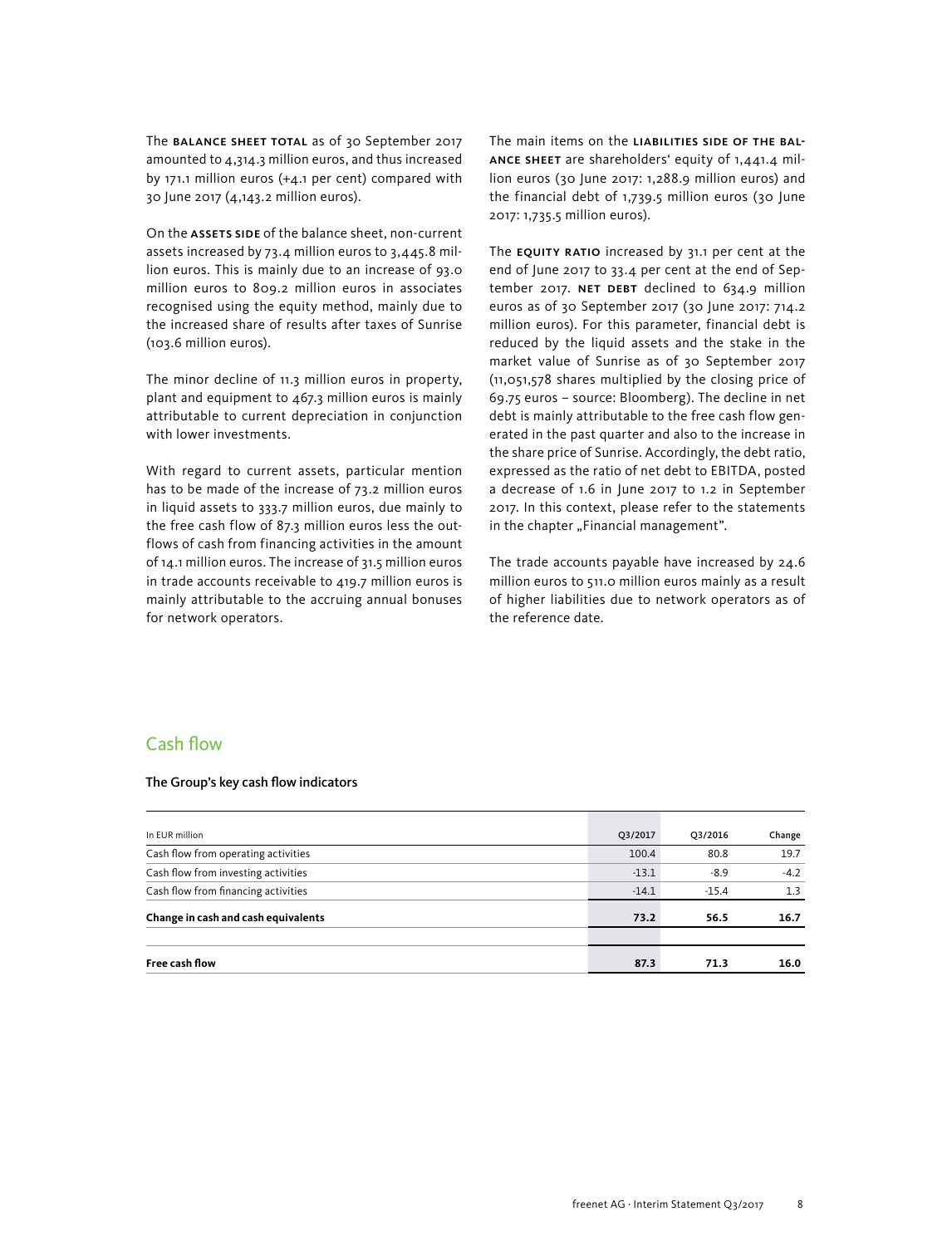In the third quarter of 2017, the CASH FLOW FROM operating activities is reported at 100.4 million euros, equivalent to an increase of 19.7 million euros compared with the previous year quarter. In addition to an increase of 2.0 million euros in EBITDA (disregarding the non-cash-effective shares of profit of the associated Company Sunrise of 103.6 million euros), the decline of 16.6 million euros in net working capital compared with Q3/2016 also had a positive impact on the cash flow from operating activities.

Cash flow from investing activities amounted to -13.1 million euros in Q3/2017, compared with -8.9 million euros in the third quarter of 2016. This change is primarily attributable to the inflow received in the third quarter of the previous year from the disposal of assets as part of a sale-and-leaseback transaction of the Media Broadcast Group. The outflows for investments in property, plant and equipment and

intangible assets thus declined by 5.7 million euros to 13.2 million euros, whereby the cash-effective investments were financed entirely out of the Company's own funds.

In the reporting quarter, CASH FLOW FROM FINANCING activities improved in the reporting quarter to -14.1 million euros compared with -15.4 million euros in the previous year. Interest payments decreased to 7.9 million euros in the third quarter of 2017, mainly as a result of the refinancing carried out in the previous year. There were also repayments of 6.1 million euros relating to the framework rental agreement of the Media Broadcast Group classified as a finance lease.

As a result of the effects described above, free cash flow of 87.3 million euros was generated in the third quarter of 2017 – representing an increase of 16.0 million euros compared with the corresponding previous year quarter (71.3 million euros).

## FINANCIAL MANAGEMENT

Strategic corporate management is underpinned by focused financial management, with the capital structure and liquidity development as performance indicators. The strategy is implemented by means of a comprehensive treasury management system based on established controlling structures.

The capital structure is managed primarily through financial KPIs consisting of the debt ratio, interest cover and the equity ratio.

The following overview shows the key indicators of financial management with their current figures compared with the previous year. For all periodic figures such as EBITDA and net interest income, the relevant period is the previous 12 months (i.e. October 2016 to September 2017 and October 2015 to September 2016).

#### Key figures of financial management

|                      | Q3/2016 | 2016 | Q3/2017 | Target                   |
|----------------------|---------|------|---------|--------------------------|
| Debt ratio           | 1.9     | 1.7  | 1.2     | $1.0 - 2.5$              |
| Pro forma debt ratio | 3.6     | 3.2  | 2.6     | $\overline{\phantom{a}}$ |
| Interest Cover       | 7.3     | 8.0  | 10.9    | > 5                      |
| Equity ratio in %    | 31.7    | 32.7 | 33.4    | > 50                     |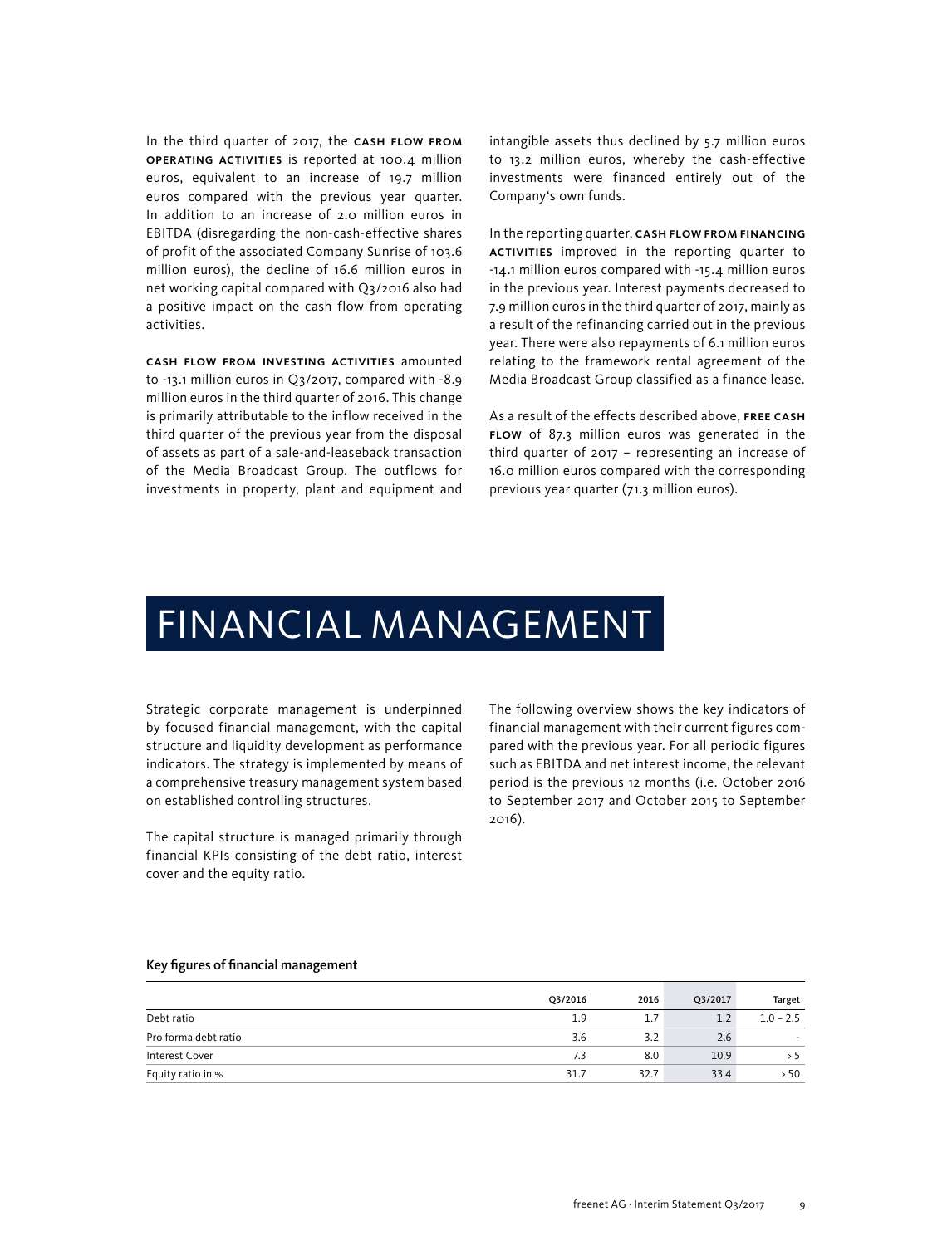The debt ratio indicates the relationship between financial debt (1,739.5 million euros) less liquid assets (333.7 million euros), less the Sunrise share of market value as of 30 September 2017 (11,051,578 shares multiplied by the closing price of 69.75 euros - source: Bloomberg) and the EBITDA generated within the past 12 months. It amounted to 1.2 as of 30 September 2017 and, as was also the case as of 30 September 2016, was within the strategic range of 1.0 to 2.5. The debt primarily comprises borrowers' note loans with a total nominal value of 1,129.0 million euros which fall due upon final maturity between 2017 and 2026 as well as bridge financing with a nominal value of 610.0 million euros which was concluded in March 2016.

The pro-forma debt ratio (financial debt less liquid assets in relation to the EBITDA generated in the last 12 months) is stated as 2.6, due to the acquisitions and equity participations in the previous year.

The interest cover (ratio between EBITDA and interest result) of 10.9 is roughly above the level of the previous year quarter (7.3), and is thus still higher than the defined lower limit of 5.0.

As of 30 September 2017, the equity ratio was below the target of 50 per cent; this is connected with the acquisitions and equity participations carried out in the previous year.

The Executive Board remains committed to its financial strategy and thus also the objectives.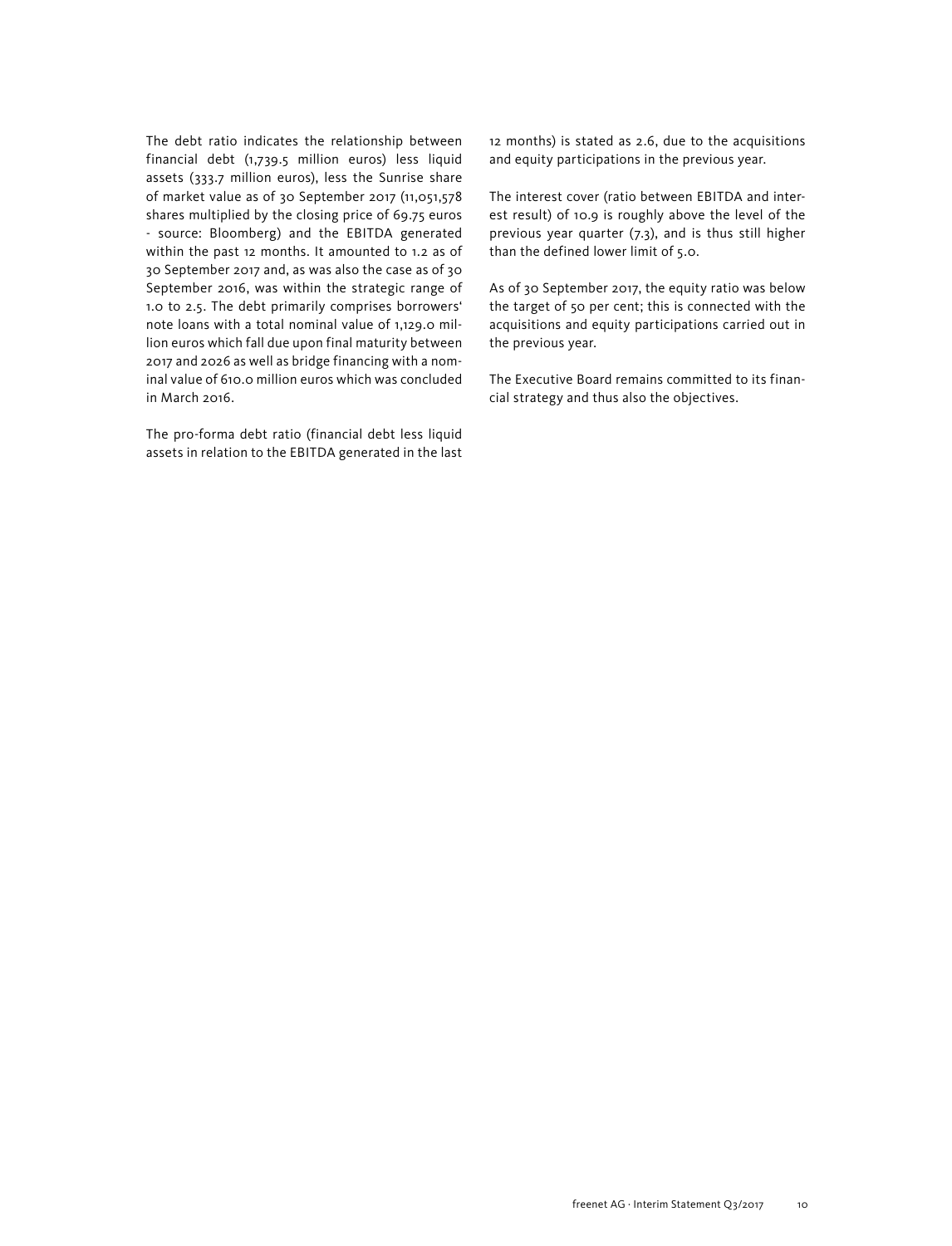## REPORT OF SUBSEQUENT EVENTS

On 16 October 2017, freenet AG prolonged the existing cooperation agreement for a further period of five years governing the exclusive sales partnership between its wholly owned subsidiary mobilcomdebitel GmbH and Media-Saturn Deutschland GmbH. The agreement starts on 1 October 2017 and ends on 30 September 2022.

In mid-October 2017, in order to achieve long-term assurance with regard to finance, freenet AG replaced the bridge financing arrangement which had been in place since March 2016 by a syndicated five-year bank loan with a nominal value of 710.0 million euros. The transaction was arranged by Bayerische Landesbank, Commerzbank AG, Landesbank Baden-Württemberg as well as UniCredit Bank and was placed entirely within the existing bank syndicate.

The bridge financing arrangement falling due in March 2019 has been replaced by the syndicated bank loan which has been extended until October 2022 - this is applicable for the amortising loan of 610,0 million euros (due upon final maturity) as well as the revolving credit facility of 100.0 million euros which has currently not been drawn. Interest based on EURIBOR is applicable for both tranches - and initial margin of currently 1.6 per cent is now applicable for the amortising loan (previously 2.1 per cent); for the revolving credit facility, the initial margin is 1.4 per cent (previously 1.8 per cent).

No other reportable events of major significance have occurred after the reference date.

## OPPORTUNITIES AND RISK REPORT

Compared with the opportunities and risks described in detail in the "Opportunities and risks report" of our 2016 annual report and updated in the interim report as of 30 June 2017, there have been no significant

changes in the third quarter 2017. The 2016 annual report as well as the interim report as of 30 June 2017 are available online at http://www.freenet-group.de/ investor/publications.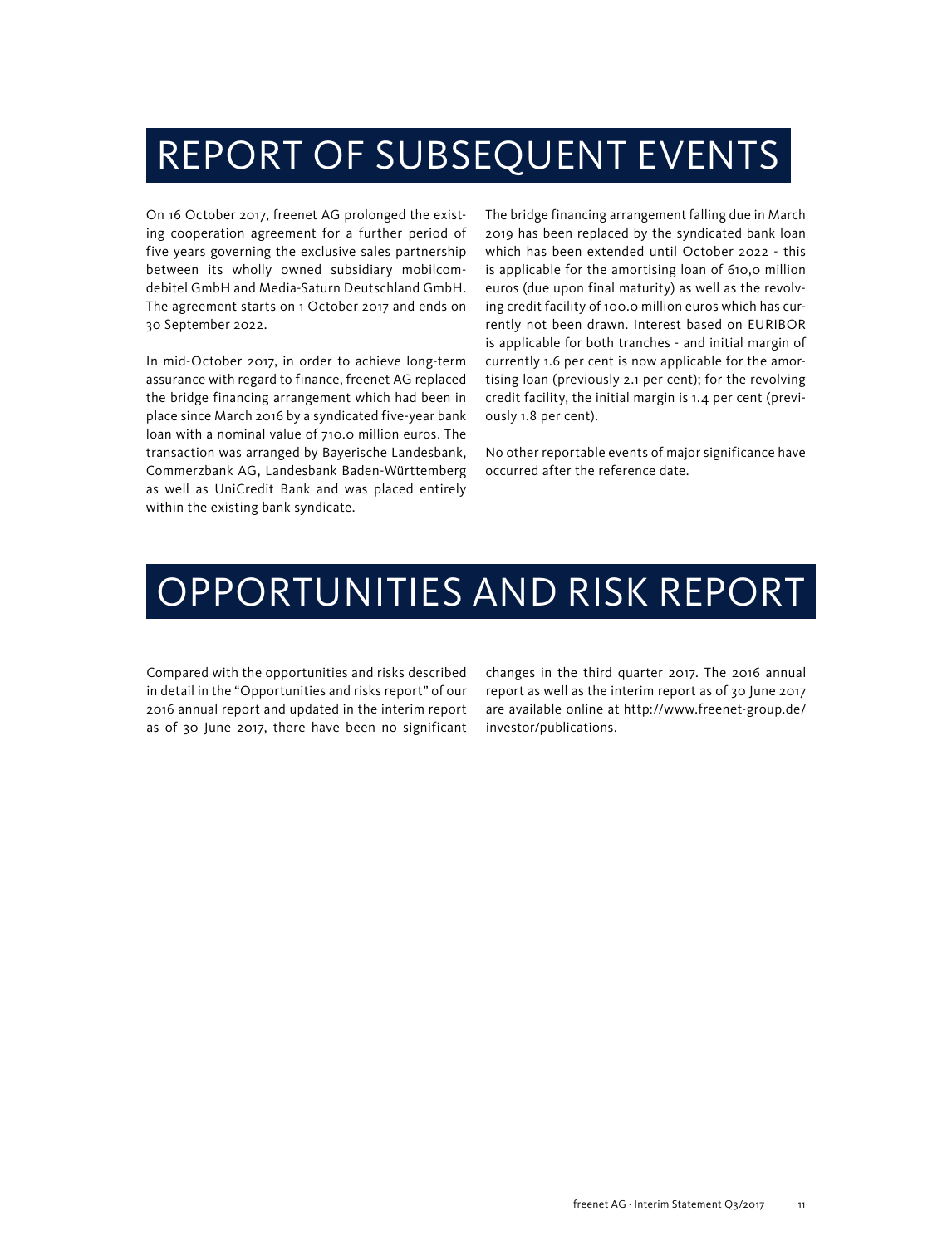

#### Development of the key performance indicators<sup>1</sup>

| In EUR million / as indicated           | Forecast of 2015<br>for financial<br>year 2016 | 2016    | 1.1.-30.9.2017 | <b>Forecast for</b><br>financial year 2017 <sup>3</sup> | Forecast for<br>financial year<br>2018 |
|-----------------------------------------|------------------------------------------------|---------|----------------|---------------------------------------------------------|----------------------------------------|
| <b>Financial performance indicators</b> |                                                |         |                |                                                         |                                        |
| Group revenue                           | moderate increase                              | 3.362.4 | 2.557.4        | slight increase                                         | slight increase                        |
| Group EBITDA <sup>2</sup>               | slightly above 400                             | 402.3   | 299.9          | slightly above 410                                      | slight increase                        |
| Free cash flow <sup>2</sup>             | around 300                                     | 311.4   | 234.0          | around 310                                              | slight increase                        |
| Postpaid ARPU (in EUR)                  | stable                                         | 21.4    | 21.4           | stable                                                  | stable                                 |
| Non-financial performance indicators    |                                                |         |                |                                                         |                                        |
| Customers Ownership (in million)        | slight increase                                | 9.53    | 9.60           | slight increase                                         | slight increase                        |

1 Definitions of these terms are included in the glossary.

2 The profit share of the freenet AG of Sunrise Communications Group AG and the dividend payment of Sunrise Communications Group AG are disregarded for the purpose of managing consolidated EBITDA and the free cash flow.

3 The figures forecast in the annual report 2016 have now become more concrete.

As part of its corporate management policy, the freenet Group uses financial and non-financial performance indicators for measuring the short-, mediumand long-term success of its strategic alignment and the related operational implementation. The financial performance indicator free cash flow is not used for management purposes at the segment level; it is used exclusively at the group level. The performance indicators postpaid ARPU and customer ownership are used exclusively for management purposes in the Mobile Communications segment.

For the financial year 2017 and, going forward, for the financial year 2018, freenet AG is predicting slightly higher consolidated revenue, in comparison with the previous year in each case. In the opinion of the Executive Board, consolidated EBITDA in 2017 will rise to just above 410 million euros, and will report further slight growth in 2018 compared with the previous year. In addition, the company is expecting to see free cash flow of approximately 310 million euros for the whole of 2017. In the financial year 2018, the Executive Board expects that free cash flow will again increase slightly compared with the previous year.

For the TV and Media segment, taking account of the different consolidation periods of the Media Broadcast Group (9.5 months in the financial year 2016 and 12 months in the current financial year), the company expects to see slightly higher revenue and also slightly higher EBITDA in 2017, both compared with the previous year.

In the opinion of freenet AG, the number of connected DVB-T2 reception devices will rise to more than 2.5 million by the end of 2017, and will also achieve further slight growth in 2018. By the end of 2017, freenet AG expects to see the number of freenet TV subscribers increase to around 950,000, and also expects to see a further slight increase in 2018 compared with the previous year. The average monthly revenue per paying freenet TV user (freenet TV ARPU) will be approximately 4.5 euros in 2017 according to the Executive Board, and will also be roughly in line with this figure in 2018.

With regard to the new IPTV product of freenet AG, which will be marketed under the brand waipu.tv, the company is anticipating more than 500,000 registered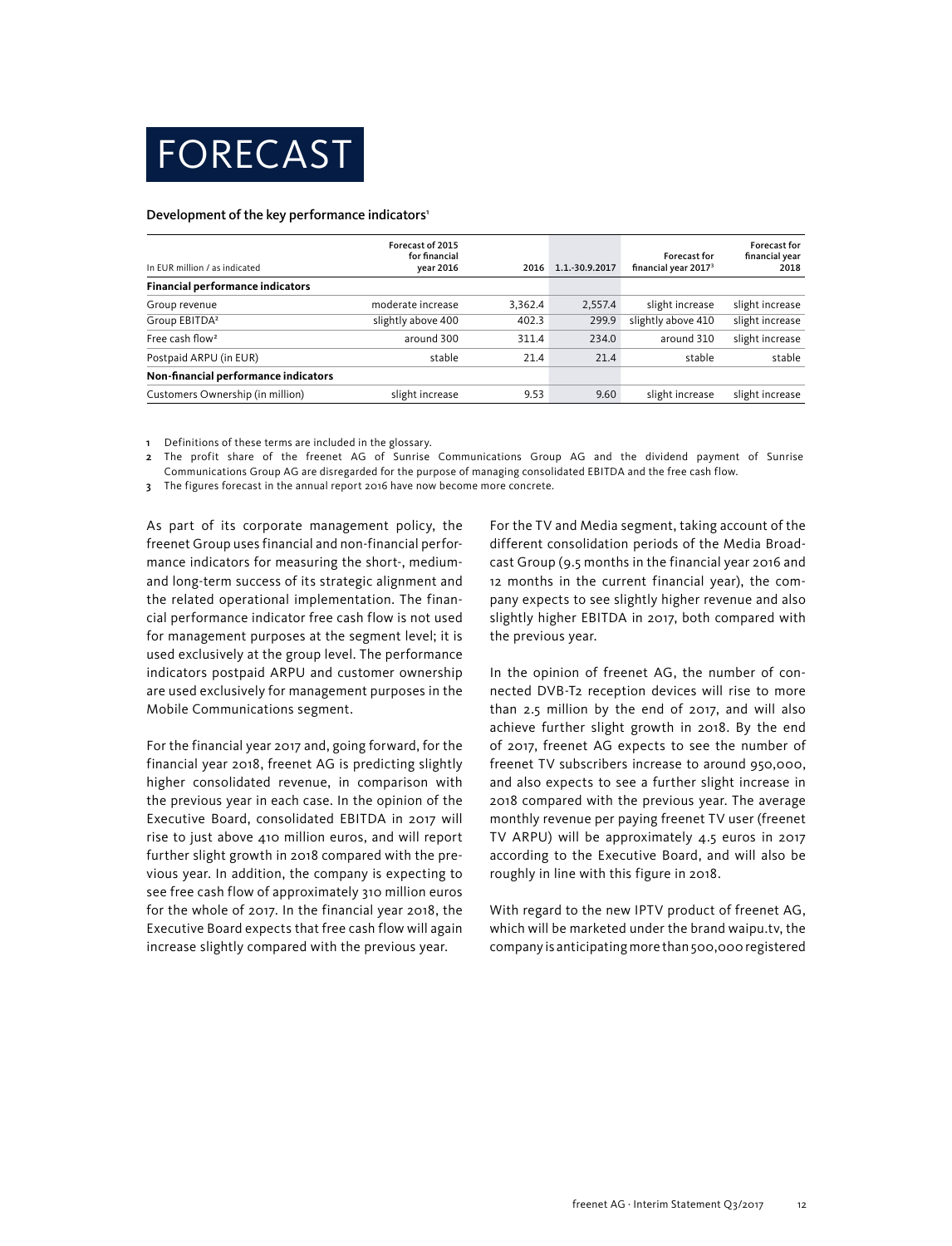subscribers for the whole of 2017, including more than 100,000 paying users. For the year 2018, the Executive Board expects that the number of registered and paying waipu.tv users will increase significantly compared with the previous year. The average monthly revenue per waipu.tv user (waipu.tv ARPU) will be approximately 6.0 euros in 2017 in the opinion of freenet AG, and there is expected to be a slight increase in the financial year 2018.

In the Mobile Communications segment, the Executive Board expects to see stable revenue and stable EBITDA for the financial year 2017, compared with the previous year in both cases. The targets for the development in postpaid ARPU and customer ownership are unchanged for the financial year 2017 and also for the financial year 2018. In the Mobile Communications segment, the company still expects that postpaid ARPU will stabilise at the level of the respective previous year, and that there will be a slight increase in customer-ownership numbers, compared with the previous year in each case.

The Group EBITDA and free cash flow are managed without taking account of the interest of freenet AG in the earnings of Sunrise Communications Group AG and also without taking account of the dividend payment of Sunrise Communications Group AG, as these are not actively controllable elements. Accordingly, neither the anticipated EBITDA contribution from the holding of freenet AG in Sunrise Communications Group AG nor any contribution resulting from this holding to the free cash flow of freenet AG are included in guidance or rather prospects for the financial year 2017 or for 2018.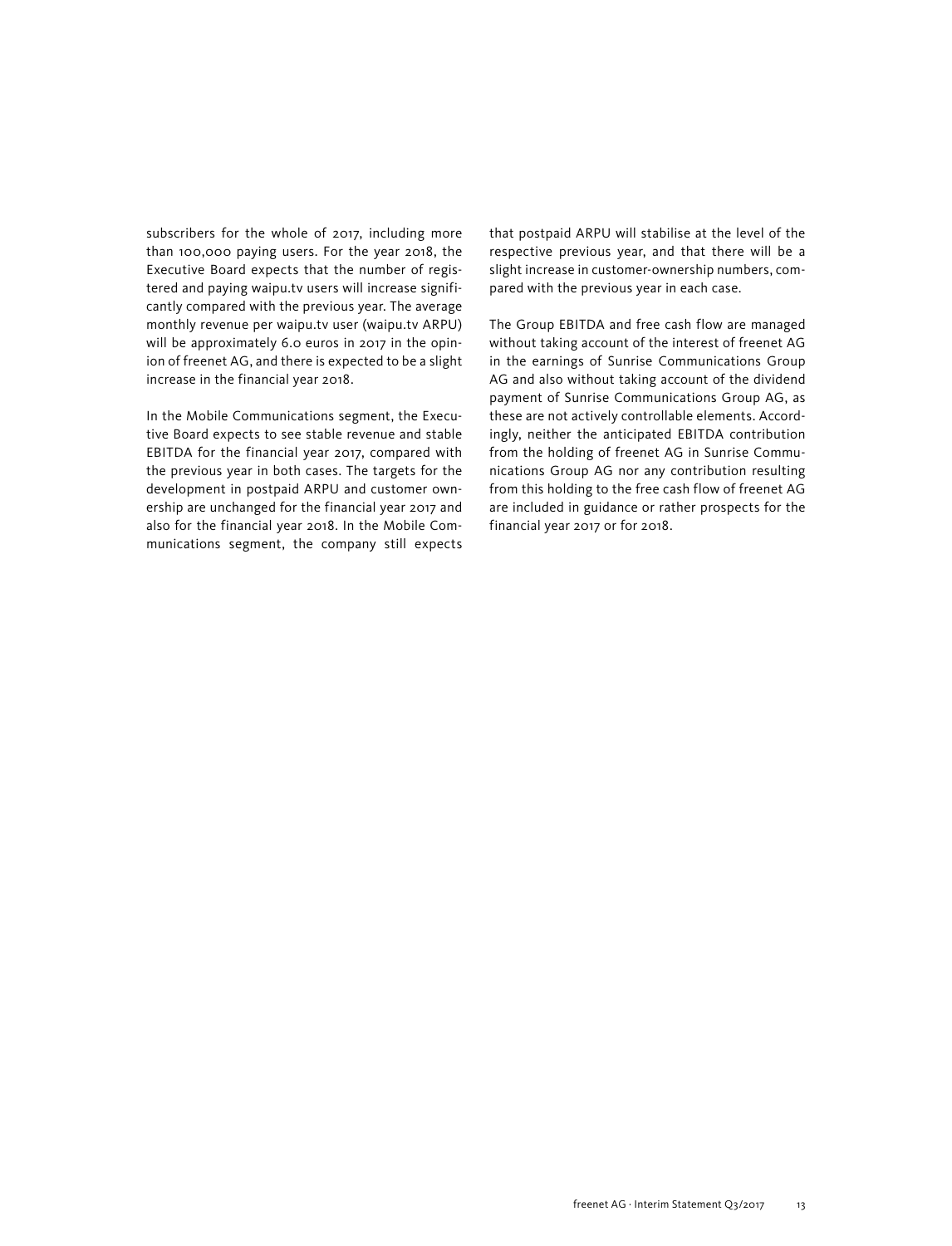SELECTED

## FINANCIAL INFORMATION

## Consolidated income statement for the period from 1 January to 30 September 2017

| In EUR `000s/as indicated                                            | Q1-Q3/2017<br>1.1.2017-<br>30.9.2017 | Q1-Q3/2016<br>1.1.2016-<br>30.9.2016 | Q3/2017<br>1.7.2017-<br>30.9.2017 | Q3/2016<br>1.7.2016-<br>30.9.2016 |
|----------------------------------------------------------------------|--------------------------------------|--------------------------------------|-----------------------------------|-----------------------------------|
| Revenue                                                              | 2,557,377                            | 2,424,093                            | 880,150                           | 867,237                           |
| Other operating income                                               | 39,790                               | 48,773                               | 12,425                            | 16,407                            |
| Other own work capitalised                                           | 13,085                               | 11,766                               | 4,217                             | 4,453                             |
| Cost of material                                                     | $-1,859,252$                         | $-1,778,382$                         | $-640,630$                        | $-633,182$                        |
| Personnel expenses                                                   | $-167,277$                           | $-159,303$                           | $-53,489$                         | $-57,698$                         |
| Depreciation and amortisation                                        | $-104,218$                           | $-89,363$                            | $-34,337$                         | $-31,903$                         |
| Other operating expenses                                             | $-282,813$                           | $-251,531$                           | $-91,578$                         | $-89,170$                         |
| <b>Operating result</b>                                              | 196,692                              | 206,053                              | 76,758                            | 76,144                            |
| Share of results of associates accounted for using the equity method | 106,521                              | 5,659                                | 97,446                            | 5,039                             |
| Thereof profit share                                                 | 122,067                              | 16,268                               | 102,628                           | 10,108                            |
| Thereof subsequent recognition from purchase price allocation        | $-15,546$                            | $-10,609$                            | $-5,182$                          | $-5,069$                          |
| Interest receivable and similar income                               | 330                                  | 665                                  | $\overline{2}$                    | 145                               |
| Interest payable and similar expenses                                | $-37,612$                            | $-42,149$                            | $-12,685$                         | $-14,103$                         |
| Result before taxes on income                                        | 265,931                              | 170,228                              | 161,521                           | 67,225                            |
| Taxes on income                                                      | $-16,945$                            | $-8,174$                             | $-4,396$                          | $-9,245$                          |
| Group result                                                         | 248,986                              | 162,054                              | 157,125                           | 57,980                            |
| Group result attributable to shareholders of freenet AG              | 257,546                              | 166,533                              | 159,730                           | 59,565                            |
| Group result attributable to non-controlling interest                | $-8,560$                             | $-4,479$                             | $-2,605$                          | $-1,585$                          |
| Earnings per share in EUR (undiluted)                                | 2.01                                 | 1.30                                 | 1.25                              | 0.47                              |
| Earnings per share in EUR (diluted)                                  | 2.01                                 | 1.30                                 | 1.25                              | 0.47                              |
| Weighted average of shares outstanding in thousand (undiluted)       | 128,011                              | 128,011                              | 128,011                           | 128,011                           |
| Weighted average of shares outstanding in thousand (diluted)         | 128,011                              | 128,011                              | 128,011                           | 128,011                           |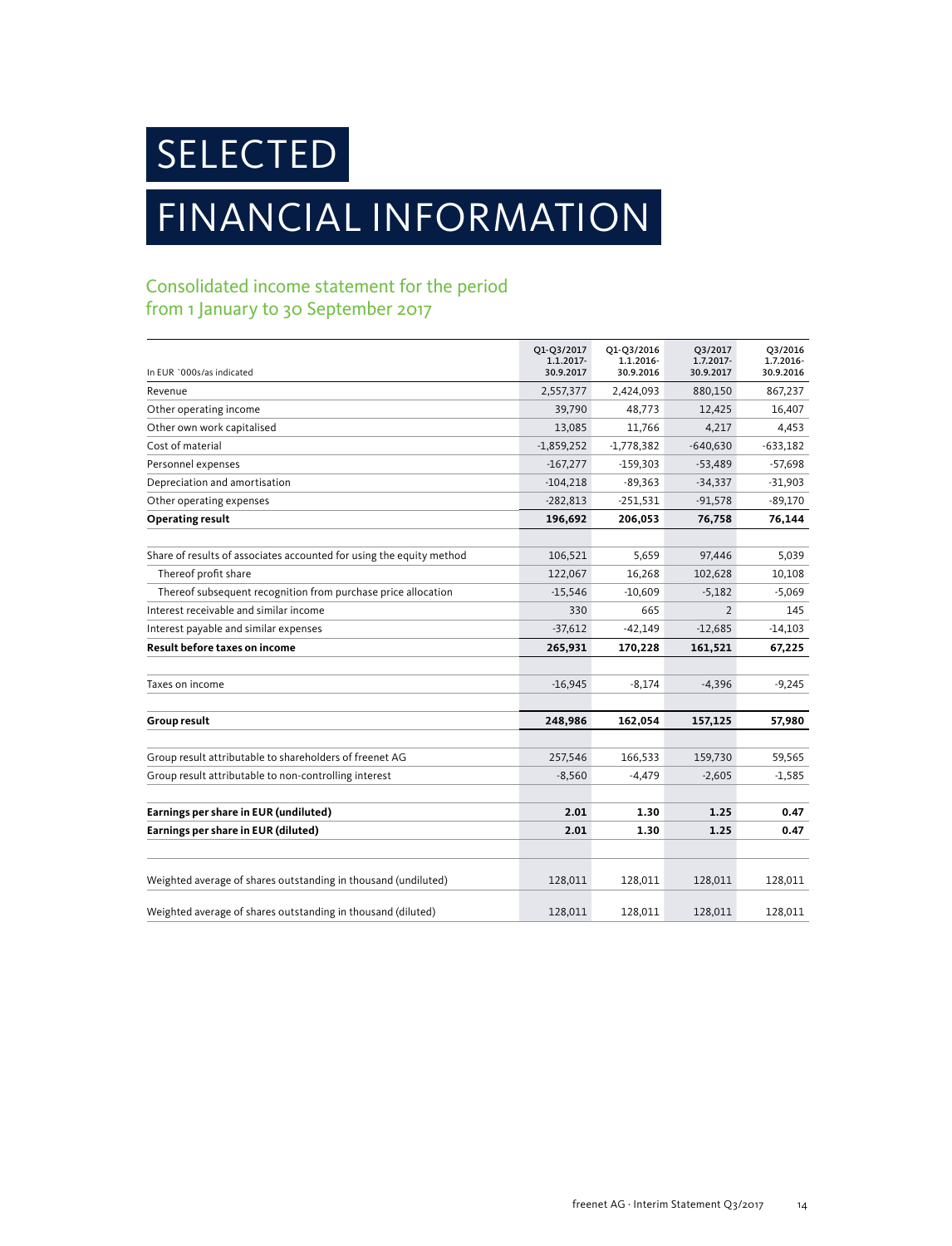## Consolidated balance sheet as of 30 September 2017

#### Assets

| In EUR '000s                                                    | 30.9.2017 | 30.6.2017 | 31.12.2016 |
|-----------------------------------------------------------------|-----------|-----------|------------|
| Non-current assets                                              |           |           |            |
| Intangible assets                                               | 519,371   | 529,387   | 526,234    |
| Goodwill                                                        | 1,379,919 | 1,379,919 | 1,379,919  |
| Property, plant and equipment                                   | 467,334   | 478,598   | 493,132    |
| Investments in associates accounted for using the equity method | 809,231   | 716,257   | 745,066    |
| Other investments                                               | 535       | 535       | 586        |
| Deferred income tax assets                                      | 178,978   | 173,919   | 174,172    |
| Trade accounts receivable                                       | 75,702    | 79,095    | 81,132     |
| Other receivables and other assets                              | 14,727    | 14,718    | 20,738     |
|                                                                 | 3,445,797 | 3,372,428 | 3,420,979  |
| <b>Current assets</b>                                           |           |           |            |
| Inventories                                                     | 82,925    | 88,653    | 74,906     |
| Current income tax assets                                       | 2,658     | 4,125     | 5,169      |
| Trade accounts receivable                                       | 419,685   | 388,228   | 438,764    |
| Other receivables and other assets                              | 29,493    | 29,291    | 26,558     |
| Cash and cash equivalents                                       | 333,737   | 260,509   | 318,186    |
| Assets classified as held for sale                              | $\Omega$  | $\Omega$  | 197        |
|                                                                 | 868,498   | 770,806   | 863,780    |
|                                                                 | 4,314,295 | 4,143,234 | 4,284,759  |

#### Shareholders` equity

| In EUR `000s                                                    | 30.9.2017 | 30.6.2017 | 31.12.2016 |
|-----------------------------------------------------------------|-----------|-----------|------------|
| Shareholders' equity                                            |           |           |            |
| Share capital                                                   | 128,061   | 128,061   | 128,061    |
| Capital reserve                                                 | 737,536   | 737,536   | 737,536    |
| Cumulative other comprehensive income                           | $-15,144$ | $-10,519$ | $-10,134$  |
| Retained earnings                                               | 557,310   | 397,580   | 504,582    |
| Capital and reserves attributable to shareholders of freenet AG | 1,407,763 | 1,252,658 | 1,360,045  |
| Capital and reserves attributable to non-controlling interest   | 33,662    | 36,267    | 42,222     |
|                                                                 | 1,441,425 | 1,288,925 | 1,402,267  |
| <b>Non-current liabilities</b>                                  |           |           |            |
| Other payables                                                  | 278,475   | 298,724   | 294,608    |
| <b>Borrowings</b>                                               | 1,676,687 | 1,675,729 | 1,673,871  |
| Pension provisions                                              | 86,283    | 85,622    | 92,638     |
| Other provisions                                                | 49,637    | 49,556    | 58,559     |
|                                                                 | 2,091,082 | 2,109,631 | 2,119,676  |
| <b>Current liabilities</b>                                      |           |           |            |
| Trade accounts payable                                          | 511,015   | 486,437   | 515,696    |
| Other payables                                                  | 130,942   | 121,627   | 110,423    |
| Current income tax liabilities                                  | 47,628    | 46,644    | 46,847     |
| Borrowings                                                      | 62,842    | 59,765    | 60,302     |
| Other provisions                                                | 29,361    | 30,205    | 29,548     |
|                                                                 | 781,788   | 744,678   | 762,816    |
|                                                                 | 4,314,295 | 4,143,234 | 4,284,759  |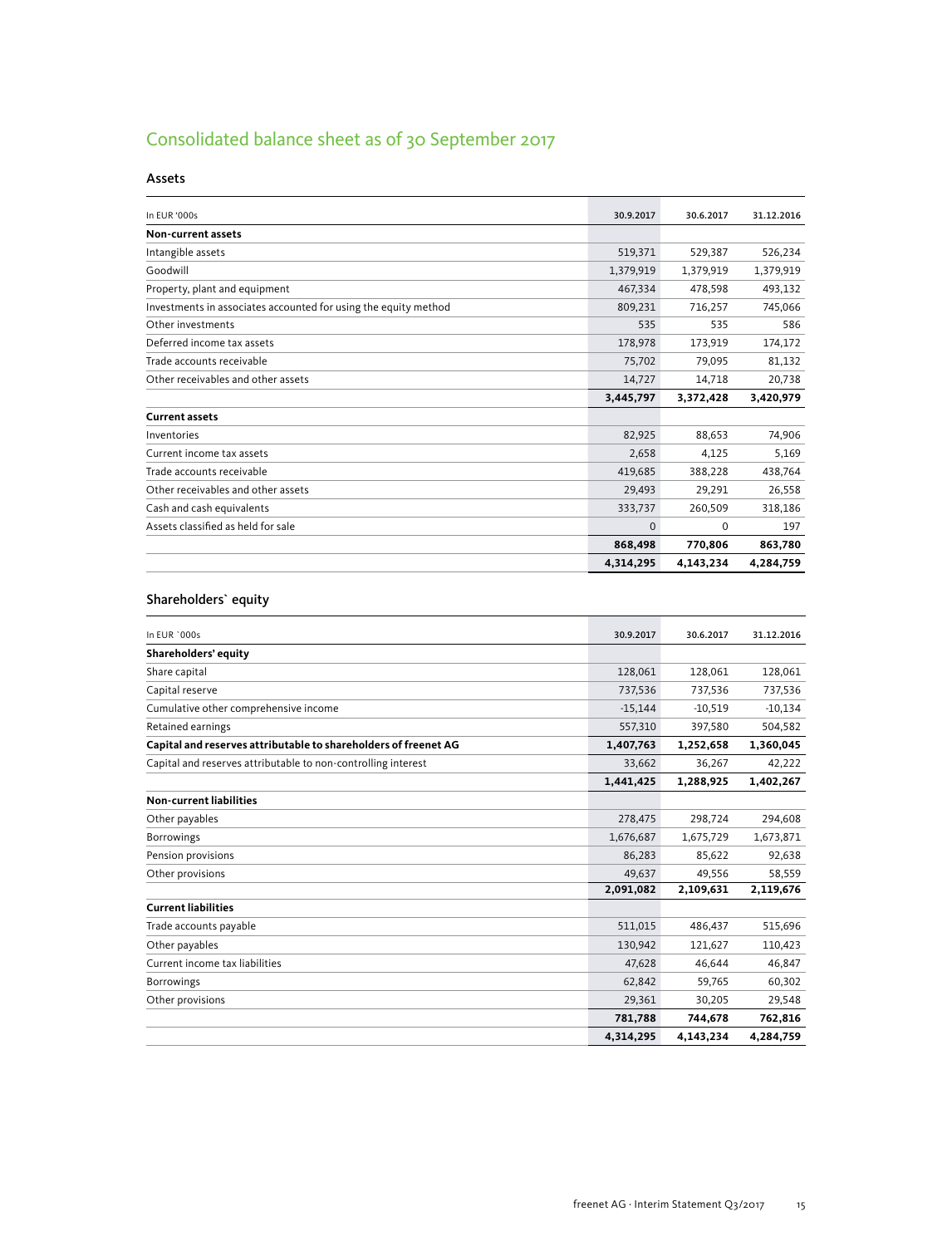## Consolidated statement of cash flows for the period from 1 January to 30 September 2017

| In EUR `000s                                                                          | Q1-Q3/2017<br>1.1.2017-<br>30.9.2017 | Q1-Q3/2016<br>1.1.2016-<br>30.9.2016 |
|---------------------------------------------------------------------------------------|--------------------------------------|--------------------------------------|
| Result before interest and taxes (EBIT)                                               | 303,213                              | 211,712                              |
|                                                                                       |                                      |                                      |
| Adjustments                                                                           |                                      |                                      |
| Depreciation and impairment on items of fixed assets                                  | 104,218                              | 89,363                               |
| Share of results of associates accounted for using the equity method                  | $-106,521$                           | $-5,659$                             |
| Dividends received from associates accounted for using the equity method              | 34,409                               | 30,124                               |
| Gains on the sale of subsidiaries                                                     | $\Omega$                             | $-258$                               |
| Losses on the disposal of fixed assets                                                | 236                                  | 536                                  |
| Increase in net working capital not attributable to investing or financing activities | $-4,289$                             | $-2,630$                             |
| Tax payments                                                                          | $-19,314$                            | $-26.210$                            |
| Cash flow from operating activities                                                   | 311,952                              | 296,978                              |
| Investments in property, plant and equipment and intangible assets                    | $-48,007$                            | $-44,019$                            |
| Proceeds from the disposal of property, plant and equipment and intangible assets     | 4,443                                | 9,789                                |
| Payments for the acquisition of subsidiaries                                          | $\Omega$                             | $-76,618$                            |
| Proceeds from the sale of subsidiaries                                                | 170                                  | 415                                  |
| Payments for the acquisition of associates, accounted for using the equity method     | $\Omega$                             | $-738,219$                           |
| Payments in shareholders' equity, accounted for using the equity method               | $-325$                               | $\Omega$                             |
| Investments in other financial assets                                                 | $-13$                                | $\Omega$                             |
| Interest received                                                                     | 725                                  | 738                                  |
| Cash flow from investing activities                                                   | $-43,007$                            | $-847,914$                           |
| Dividend payments to company owners and minority shareholders                         | $-204,818$                           | $-198,417$                           |
| Proceeds from new borrowings                                                          | $\Omega$                             | 1,505,680                            |
| Cash repayments of borrowings                                                         | $-112$                               | $-697,268$                           |
| Cash repayments from liabilities from finance lease                                   | $-18,285$                            | $-12,690$                            |
| Interest paid                                                                         | $-30,179$                            | $-55,609$                            |
| Cash flow from financing activities                                                   | $-253,394$                           | 541,696                              |
| Cash-effective change in cash and cash equivalents                                    | 15,551                               | $-9,240$                             |
|                                                                                       |                                      |                                      |
| Cash and cash equivalents at the beginning of the period                              | 318,186                              | 269,761                              |
| Cash and cash equivalents at the end of the period                                    | 333,737                              | 260,521                              |

| Composition of cash and cash equivalents<br>In EUR `000s                          | 30.9.2017 | 30.9.2016 |
|-----------------------------------------------------------------------------------|-----------|-----------|
| Cash and cash equivalents                                                         | 333,737   | 260,521   |
|                                                                                   | 333,737   | 260,521   |
|                                                                                   |           |           |
| Composition of free cash flow <sup>1</sup><br>In EUR `000s                        | 30.9.2017 | 30.9.2016 |
| Cash flow from operating activities                                               | 311.952   | 296.978   |
| Investments in property, plant and equipment and intangible assets                | $-48.007$ | $-44.019$ |
| Proceeds from the disposal of property, plant and equipment and intangible assets | 4,443     | 9,789     |
| Free cash flow (FCF)                                                              | 268,388   | 262,748   |

1 Free cash flow is a non-GAAP parameter.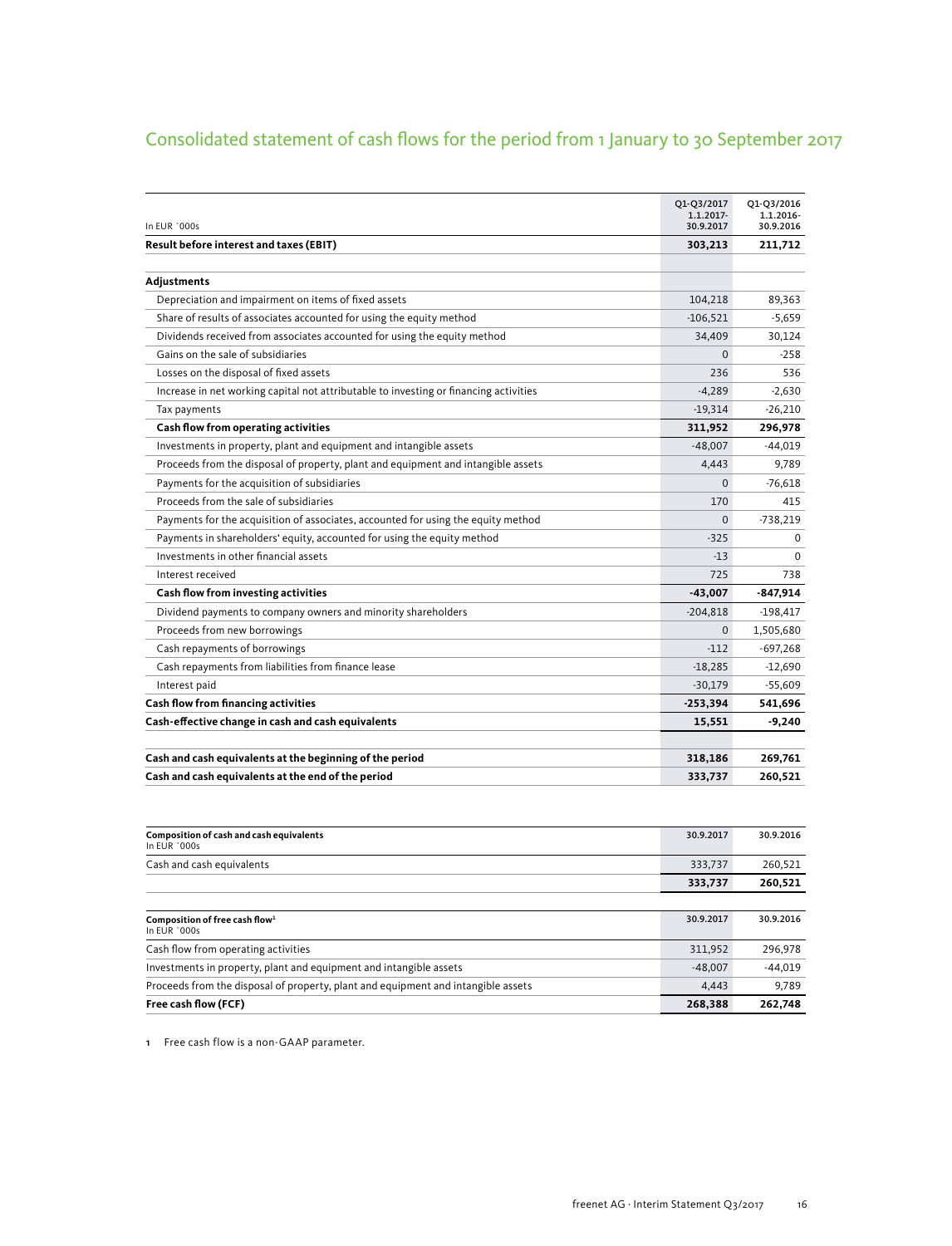## Segment report for the period from 1 January to 30 September 2017

| In EUR `000s                                                                   | Mobile<br>Communications | TV and<br>Media | Other/<br>Holding | <b>Elimination of</b><br>intersegment<br>revenue and cost | Total        |
|--------------------------------------------------------------------------------|--------------------------|-----------------|-------------------|-----------------------------------------------------------|--------------|
| Third-party revenue                                                            | 2,292,742                | 218,080         | 46,555            | $\bf{0}$                                                  | 2,557,377    |
| Intersegment revenue                                                           | 30,837                   | 1.057           | 10,220            | $-42,114$                                                 | $\Omega$     |
| Total revenue                                                                  | 2,323,579                | 219,137         | 56,775            | $-42,114$                                                 | 2,557,377    |
| Cost of materials, third party                                                 | $-1,771,928$             | $-70,857$       | $-16,467$         | $\mathbf 0$                                               | $-1,859,252$ |
| Intersegment cost of materials                                                 | $-9,758$                 | $-22,450$       | $-3,732$          | 35,940                                                    | $\Omega$     |
| Total cost of materials                                                        | $-1,781,686$             | $-93,307$       | $-20,199$         | 35,940                                                    | $-1,859,252$ |
| Segment gross profit                                                           | 541,893                  | 125,830         | 36,576            | $-6,174$                                                  | 698,125      |
| Other operating income                                                         | 41,224                   | 1,247           | 3,450             | $-6,131$                                                  | 39,790       |
| Other own work capitalised                                                     | 5,632                    | 5,793           | 1,660             | $\mathbf{0}$                                              | 13,085       |
| Personnel expenses                                                             | $-94,126$                | $-47,177$       | $-25,974$         | $\mathbf{0}$                                              | $-167,277$   |
| Other operating expenses                                                       | $-212,216$               | $-61,171$       | $-21,731$         | 12,305                                                    | $-282,813$   |
| Profit share of results of associates<br>accounted for using the equity method | 123,064                  | $\mathbf{0}$    | $-997$            | $\Omega$                                                  | 122,067      |
| <b>Segment EBITDA</b>                                                          | 405,471                  | 24,522          | $-7,016$          | $\mathbf{0}$                                              | 422,977      |
| Depreciation and impairment write-downs                                        |                          |                 |                   |                                                           | $-104,218$   |
| Subsequent accounting for associates<br>accounted for using the equity method  |                          |                 |                   |                                                           | $-15,546$    |
| <b>EBIT</b>                                                                    |                          |                 |                   |                                                           | 303,213      |
| Group financial result                                                         |                          |                 |                   |                                                           | $-37,282$    |
| Taxes on income                                                                |                          |                 |                   |                                                           | $-16,945$    |
| <b>Group result</b>                                                            |                          |                 |                   |                                                           | 248,986      |
| Group result attributable to<br>shareholders of freenet AG                     |                          |                 |                   |                                                           | 257,546      |
| Group result attributable to<br>non-controlling interest                       |                          |                 |                   |                                                           | $-8,560$     |
| <b>Cash-effective net investments</b>                                          | 13,451                   | 27,307          | 2,806             |                                                           | 43,564       |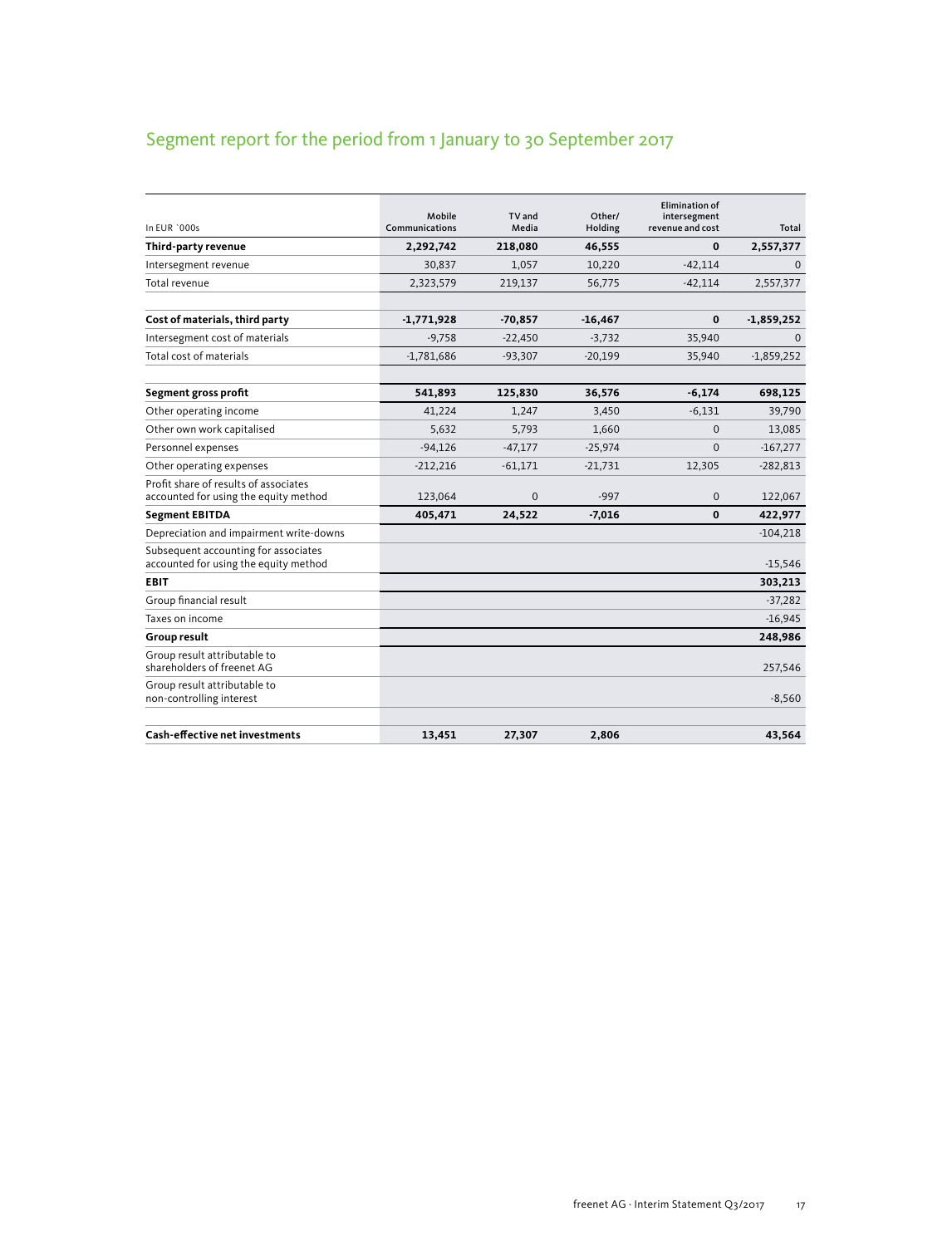## Segment report for the period from 1 January to 30 September 2016

| In EUR `000s                                                                   | Mobile<br>Communications | TV and<br>Media | Other/<br>Holding | <b>Elimination of</b><br>intersegment<br>revenue and cost | Total        |
|--------------------------------------------------------------------------------|--------------------------|-----------------|-------------------|-----------------------------------------------------------|--------------|
| Third-party revenue                                                            | 2,232,082                | 148,109         | 43,902            | 0                                                         | 2,424,093    |
| Intersegment revenue                                                           | 26,529                   | 6               | 12,871            | $-39,406$                                                 | $\Omega$     |
| Total revenue                                                                  | 2,258,611                | 148,115         | 56,773            | $-39,406$                                                 | 2,424,093    |
| Cost of materials, third party                                                 | $-1,709,149$             | $-53,736$       | $-15,497$         | 0                                                         | $-1,778,382$ |
| Intersegment cost of materials                                                 | $-8,530$                 | $-21.820$       | $-4.006$          | 34,356                                                    | $\Omega$     |
| Total cost of materials                                                        | $-1,717,679$             | $-75,556$       | $-19,503$         | 34,356                                                    | $-1,778,382$ |
| Segment gross profit                                                           | 540,932                  | 72,559          | 37,270            | $-5,050$                                                  | 645,711      |
| Other operating income                                                         | 45.474                   | 2,936           | 5,443             | $-5,080$                                                  | 48,773       |
| Other own work capitalised                                                     | 6,886                    | 3,599           | 1,281             | $\mathbf 0$                                               | 11,766       |
| Personnel expenses                                                             | $-101,251$               | $-33,185$       | $-24,867$         | $\mathbf 0$                                               | $-159,303$   |
| Other operating expenses                                                       | $-206,578$               | $-27,526$       | $-27,557$         | 10,130                                                    | $-251,531$   |
| Profit share of results of associates<br>accounted for using the equity method | 16,158                   | 0               | 110               | $\mathbf 0$                                               | 16,268       |
| <b>Segment EBITDA</b>                                                          | 301,621                  | 18,383          | $-8,320$          | 0                                                         | 311,684      |
| Depreciation and impairment write-downs                                        |                          |                 |                   |                                                           | $-89,363$    |
| Subsequent accounting for associates<br>accounted for using the equity method  |                          |                 |                   |                                                           | $-10,609$    |
| <b>EBIT</b>                                                                    |                          |                 |                   |                                                           | 211,712      |
| Group financial result                                                         |                          |                 |                   |                                                           | $-41,484$    |
| Taxes on income                                                                |                          |                 |                   |                                                           | $-8,174$     |
| Group result                                                                   |                          |                 |                   |                                                           | 162,054      |
| Group result attributable to<br>shareholders of freenet AG                     |                          |                 |                   |                                                           | 166,533      |
| Group result attributable to<br>non-controlling interest                       |                          |                 |                   |                                                           | $-4,479$     |
| <b>Cash-effective net investments</b>                                          | 16,453                   | 15,152          | 2,625             |                                                           | 34,230       |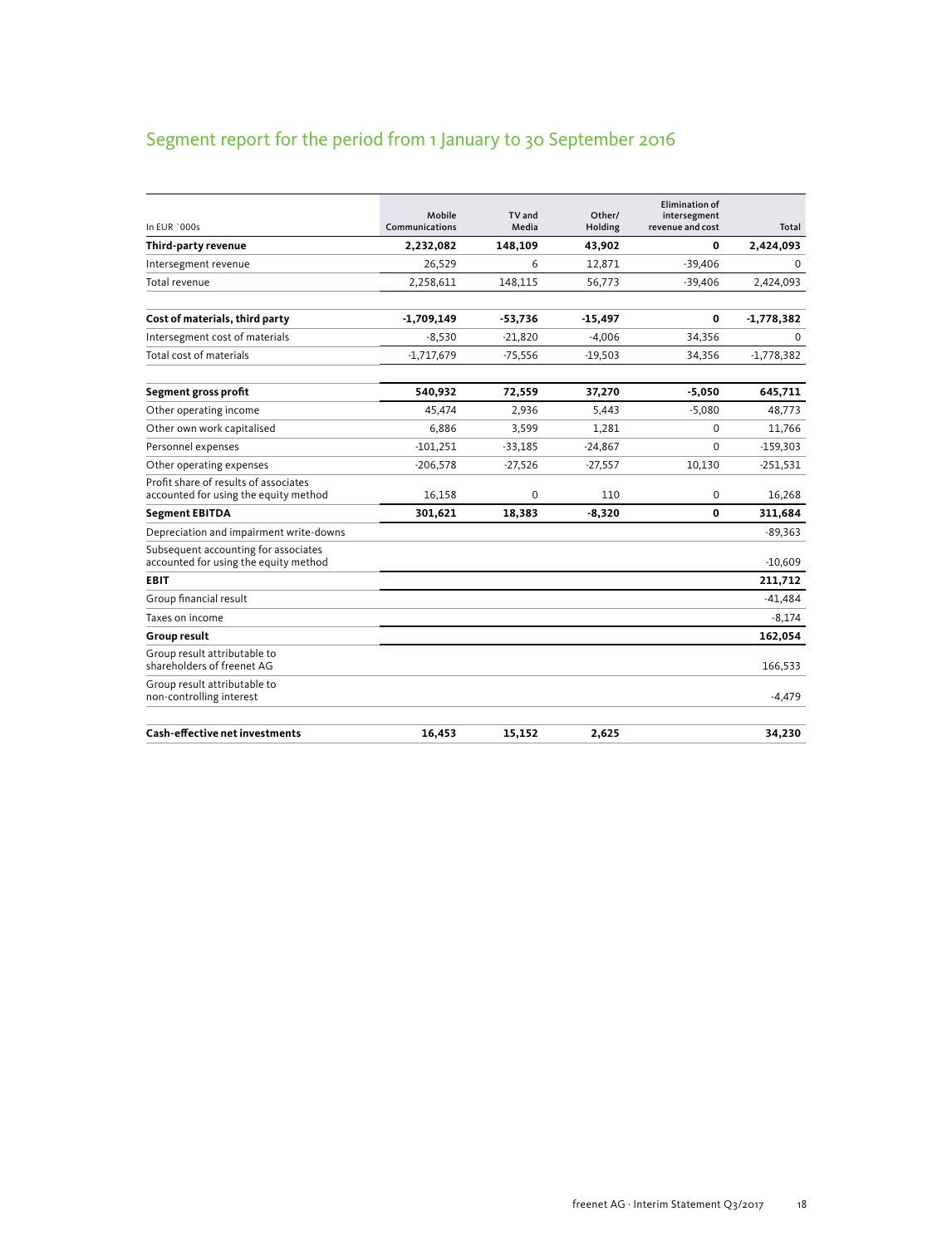## FURTHER INFORMATION

### Financial Calendar1

#### 10 November 2017

Publication of interim report as of 30 September 2017 – 3rd quarter 2017

#### 15 and 16 November 2017

TMT Conference 2017 (Morgan Stanley) | Barcelona | Spain

#### 6 December 2017

European Conference 2017 (Berenberg) | Surrey | Great Britain

### 9 January 2018

German Investment Seminar (Commerzbank) | New York | USA

#### 15 January 2018

German Corporate Conference (Kepler Cheuvreux) | Frankfurt | Germany

**<sup>1</sup>** All dates are subject to change.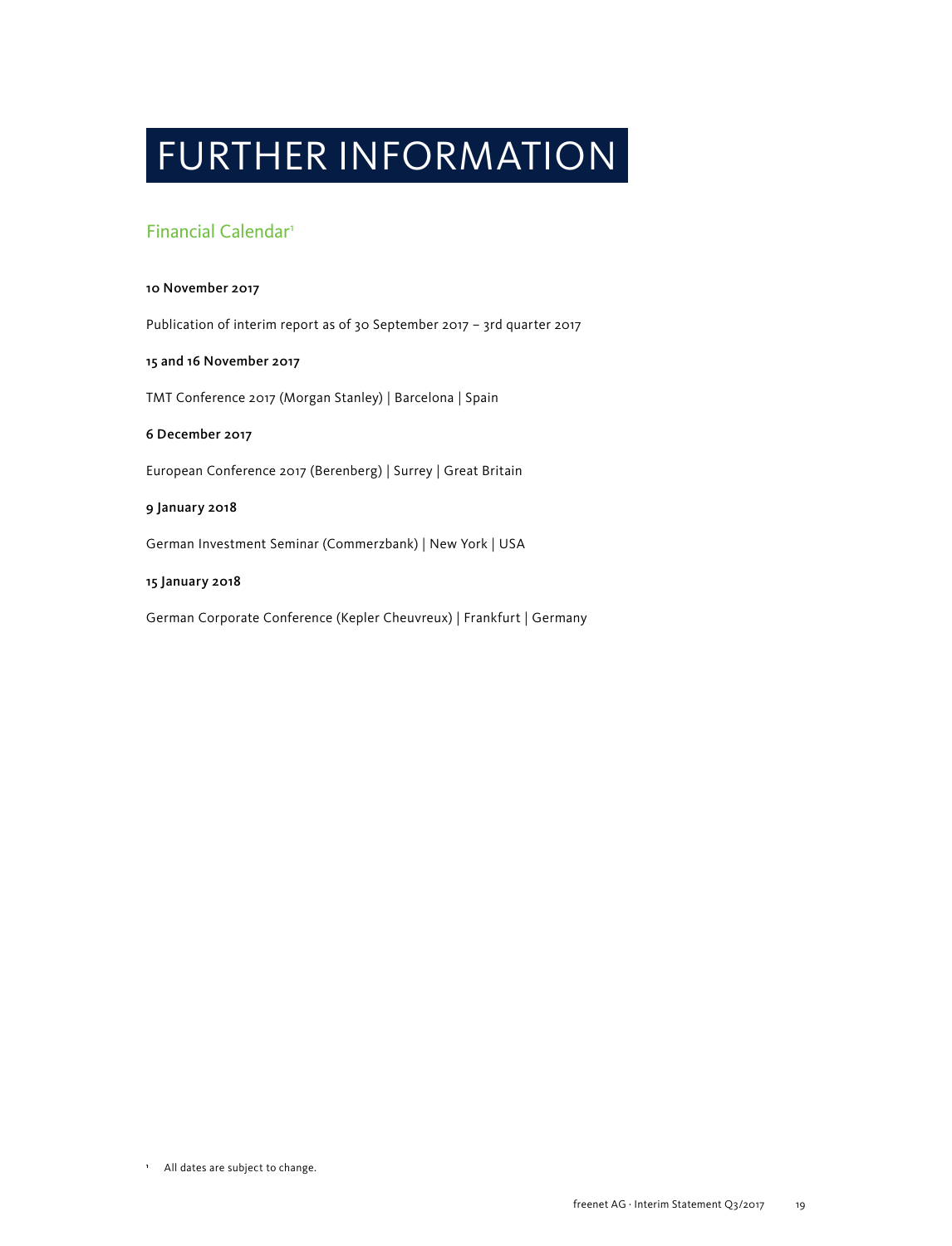# IMPRINT, CONTACT, PUBLICATIONS

**freenet AG** Hollerstraße 126 24782 Büdelsdorf Germany

Phone: +49 (0) 43 31/69-10 00 Internet: www.freenet-group.de

**freenet AG Investor Relations** Deelbögenkamp 4c 22297 Hamburg Germany

Phone: +49 (0) 40/5 13 06-7 78 Fax: +49 (0) 40/5 13 06-9 70 E-Mail: investor.relations@freenet.ag

The annual report and our interim reports are also available for download at: *www.freenet-group.de/investor/publications*

This interim report is a convenient translation of the German version. In case of doubt, the German version shall prevail.

Current information regarding freenet AG and the freenet shares is available on our homepage at: *www.freenet-group.de/en*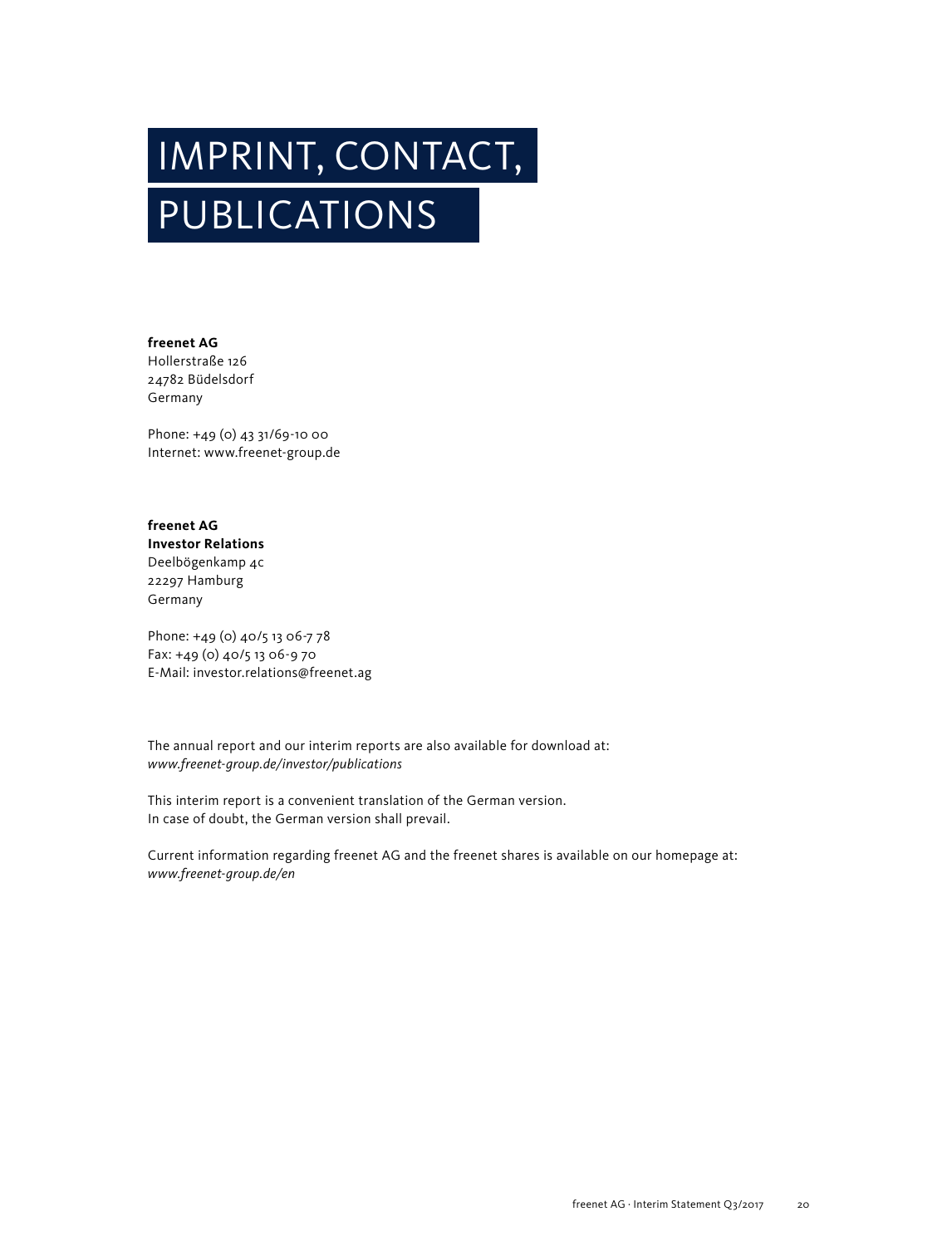## **GLOSSARY**

| <b>ARPU</b>                     | Average revenue per user.                                                                                                                                                                                                                                                                                                                                                                                                                                                                                                                                                                                                                                                                                                                                        |
|---------------------------------|------------------------------------------------------------------------------------------------------------------------------------------------------------------------------------------------------------------------------------------------------------------------------------------------------------------------------------------------------------------------------------------------------------------------------------------------------------------------------------------------------------------------------------------------------------------------------------------------------------------------------------------------------------------------------------------------------------------------------------------------------------------|
| <b>Customer ownership</b>       | Existing customers of the freenet Group in the Mobile Communications seg-<br>ment who have concluded one of freenet's own tariffs or a tariff of the network<br>operators in the form of postpaid or no-frills agreement at the freenet Group.<br>For its own existing customers, the freenet Group handles all major services of<br>the network operators; i.e., particularly own account billing as well as customer<br>service.                                                                                                                                                                                                                                                                                                                               |
| Debt ratio                      | Ratio between net financial debt (see "Net financial debt") and the EBITDA gen-<br>erated in the last twelve months.                                                                                                                                                                                                                                                                                                                                                                                                                                                                                                                                                                                                                                             |
| <b>Digital lifestyle</b>        | Describes simplification of everyday life via technical equipment based on<br>internet and/or smartphones.                                                                                                                                                                                                                                                                                                                                                                                                                                                                                                                                                                                                                                                       |
| EBIT                            | Earnings before interest and taxes, incl. the earnings elements of the companies<br>accounted for using the equity method.                                                                                                                                                                                                                                                                                                                                                                                                                                                                                                                                                                                                                                       |
| <b>EBITDA</b>                   | Earnings before interest, taxes, depreciation and amortisation, incl. the earn-<br>ings elements of the companies accounted for using the equity method (EBIT),<br>excl. depreciation, amortisation and deferred taxes arising from the subsequent<br>recognition of companies accounted for using the equity method, plus deprecia-<br>tion and amortisation. Since the acquisition of Sunrise, EBITDA has been defined<br>as follows: As has been the case in the past, the calculation includes only the<br>earnings elements of the item "Result of companies accounted for using the<br>equity method". The depreciation resulting from the subsequent recognition<br>of the shadow purchase price allocation does not have a negative impact on<br>EBITDA. |
| <b>EBITDA exclusive Sunrise</b> | Earnings before interest and taxes, excl. the earnings elements of the companies<br>accounted for using the equity method, excl. depreciation and deferred taxes<br>from the subsequent recognition of companies accounted for using the equity<br>method, plus depreciation and amortisation.                                                                                                                                                                                                                                                                                                                                                                                                                                                                   |
| <b>Equity ratio</b>             | Ratio between equity and balance sheet total.                                                                                                                                                                                                                                                                                                                                                                                                                                                                                                                                                                                                                                                                                                                    |
| <b>Free cash flow</b>           | Free cash flow from operating activities minus the investments in property, plant<br>and equipment and intangible assets, plus the inflows from disposals of intangi-<br>ble assets and property, plant and equipment.                                                                                                                                                                                                                                                                                                                                                                                                                                                                                                                                           |
| freenet TV subscribers          | Customers who access freenet TV by way of a prepaid card or a direct debit<br>arrangement (postpaid).                                                                                                                                                                                                                                                                                                                                                                                                                                                                                                                                                                                                                                                            |
| <b>Gross profit</b>             | Revenue minus cost of materials.                                                                                                                                                                                                                                                                                                                                                                                                                                                                                                                                                                                                                                                                                                                                 |
| Gross profit margin             | Ratio between revenue and cost of materials.                                                                                                                                                                                                                                                                                                                                                                                                                                                                                                                                                                                                                                                                                                                     |
| Interest cover                  | Ratio between EBITDA and net interest income in the last twelve months.                                                                                                                                                                                                                                                                                                                                                                                                                                                                                                                                                                                                                                                                                          |
| <b>IPTV</b>                     | Internet Protocol Television: transmission of TV programmes and films with the<br>aid of the Internet protocol.                                                                                                                                                                                                                                                                                                                                                                                                                                                                                                                                                                                                                                                  |